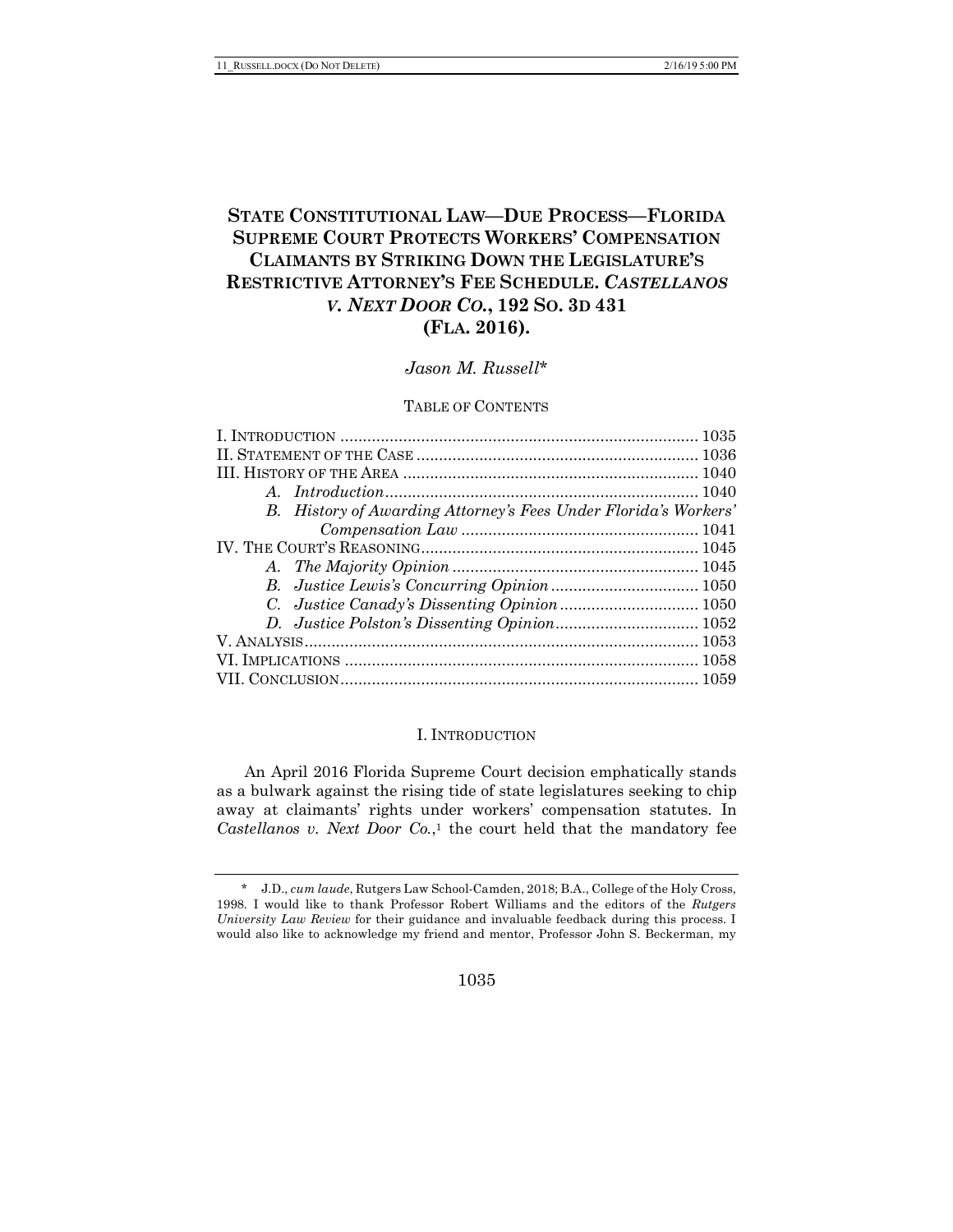schedule governing the award of attorney's fees to successful workers' compensation claimants was unconstitutional under both the Florida and the U.S. Constitutions as a violation of due process. The court determined that a state statute2 created a conclusive, irrebuttable presumption against consideration of whether an attorney's fee award is reasonable because the formulaic, restrictive fee schedule did not always yield an adequate result.3 As evidence, the court cited to the patently unreasonable attorney's fee awarded in this case. Since every injured worker is statutorily precluded from challenging his or her attorney's fee award, the majority held that the conclusive, irrebuttable presumption was facially unconstitutional as a violation of due process.<sup>4</sup>

This Comment will first present the pertinent facts of *Castellanos*, and then provide a history of how attorney's fees have been awarded in workers' compensation claims under Florida law. Next, it will thoroughly examine the court's reasoning, including the majority opinion as well as a concurrence and two dissenting opinions. Then it will discuss how this case fits in with the larger, ongoing effort by other state legislatures to erode the Grand Bargain and workers' compensation benefits—otherwise known as the "race to the bottom."5

#### II. STATEMENT OF THE CASE

In 2009, the petitioner, Marvin Castellanos, was injured while operating a piece of machinery for the respondent, the Next Door Company ("Next Door"). Next Door manufactures metal doors and door frames and is located in Miami, Florida.6 Next Door directed Castellanos to the Physician's Health Clinic in Hialeah, Florida, where he received medical treatment for his injuries.7 This particular clinic is designated by Next Door's workers' compensation insurance carrier, Amerisure Insurance Company, to provide medical diagnoses to Next Door's employees.8 The clinic subsequently diagnosed Castellanos "with multiple contusions to his head, neck, and right shoulder."9 As such, the

wife Meriah, and our three Shakespearean muses—Miranda, Cordelia, and Rosalind—all of whom made publication of this Comment possible.

<sup>1.</sup> 192 So. 3d 431, 449 (Fla. 2016).

<sup>2.</sup> FLA. STAT. § 440.34 (2018).

<sup>3.</sup> *Castellanos*, 192 So. 3d at 432.

<sup>4.</sup> *Id.*

<sup>5.</sup> Robert F. Williams, *Can State Constitutions Block the Workers' Compensation Race to the Bottom?*, 69 RUTGERS U. L. REV. 1081, 1082 (2017).

<sup>6.</sup> *Castellanos*, 192 So. 3d at 435.

<sup>7.</sup> *Id.*

<sup>8.</sup> *Id.*

<sup>9.</sup> *Id.*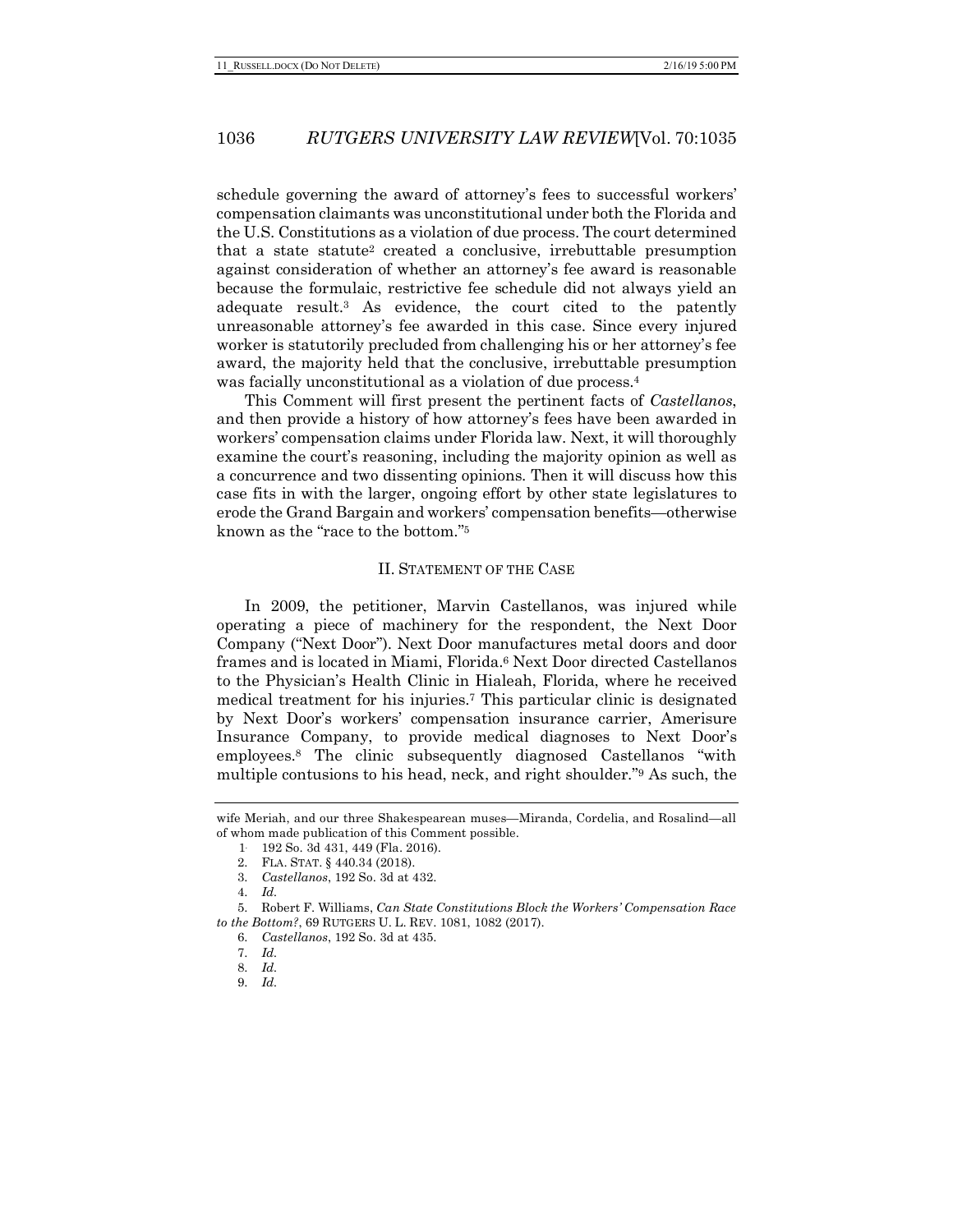attending doctor "requested authorization of medically necessary treatment, including x-rays, medications, and physical therapy."10 But both Next Door and Amerisure, as Castellanos's employer and Next Door's insurance carrier respectively (collectively, the "E/C"), refused to authorize the doctor's recommendations.11

As a result of the E/C's refusal, Castellanos filed a petition for benefits with the Office of the Judges of Compensation Claims ("OJCC"),12 "seeking a compensability determination for temporary total or partial disability benefits, along with costs and attorney's fees."13 The E/C responded to the petition by denying the claim, essentially arguing that Castellanos knowingly and intentionally engaged in a fraudulent act by reporting his injuries for the purpose of securing workers' compensation benefits.14 Both parties filed a stipulation prior to the final hearing, in which the E/C raised twelve defenses.15 At the final hearing before the judge of compensation claims ("JCC"), "numerous depositions, exhibits, and live testimony were submitted for consideration."16 The JCC determined that Castellanos should have been compensated by the E/C for his injuries and as a result was "entitled to recover his attorney's fees and costs from the E/C."17 In his Final Compensation Order, "[t]he JCC explicitly found that Castellanos' attorney was successful in securing compensability and defeating all of the E/C's defenses, and retained jurisdiction to determine the amount of the attorney's fee award."18

13. *Castellanos*, 192 So. 3d at 435.

<sup>10.</sup> *Id.*

<sup>11.</sup> *Id.*

<sup>12.</sup> *Id.* Florida's OJCC "is responsible for the mediation and adjudication of disputes over workers' compensation benefits." Its mission is to decide, efficiently and impartially, disputes in which the E/C has refused to provide benefits to an injured worker. *Represent Yourself*, OFFICE OF JUDGES OF COMP. CLAIMS, https://www.jcc.state.fl.us/JCC/ RepresentYourself.asp (last visited Feb. 19, 2018).

<sup>14.</sup> *Id.* The E/C's denial of the claim was based on sections 440.09 and 440.105 of Florida's workers' compensation statutes. *Id.* "An employee shall not be entitled to compensation or benefits under this chapter if any judge of compensation claims . . . determines that the employee has knowingly or intentionally engaged in any of the acts described in s. 440.105 . . . for the purpose of securing workers' compensation benefits." FLA. STAT.  $\S$  440.09(4)(a) (2017). The denial of the claim specifically cited section  $440.105(4)(b)(9)$ , which states that "[i]t shall be unlawful for any employer ... [t]o knowingly present . . . any false, fraudulent, or misleading oral or written statement to any person . . . for the purpose of . . . supporting a claim for workers' compensation benefits." FLA. STAT. § 440.105(4)(b)(9) (2017).

<sup>15.</sup> *Castellanos*, 192 So. 3d at 435.

<sup>16.</sup> *Id.*

<sup>17.</sup> *Id.*

<sup>18.</sup> *Id.*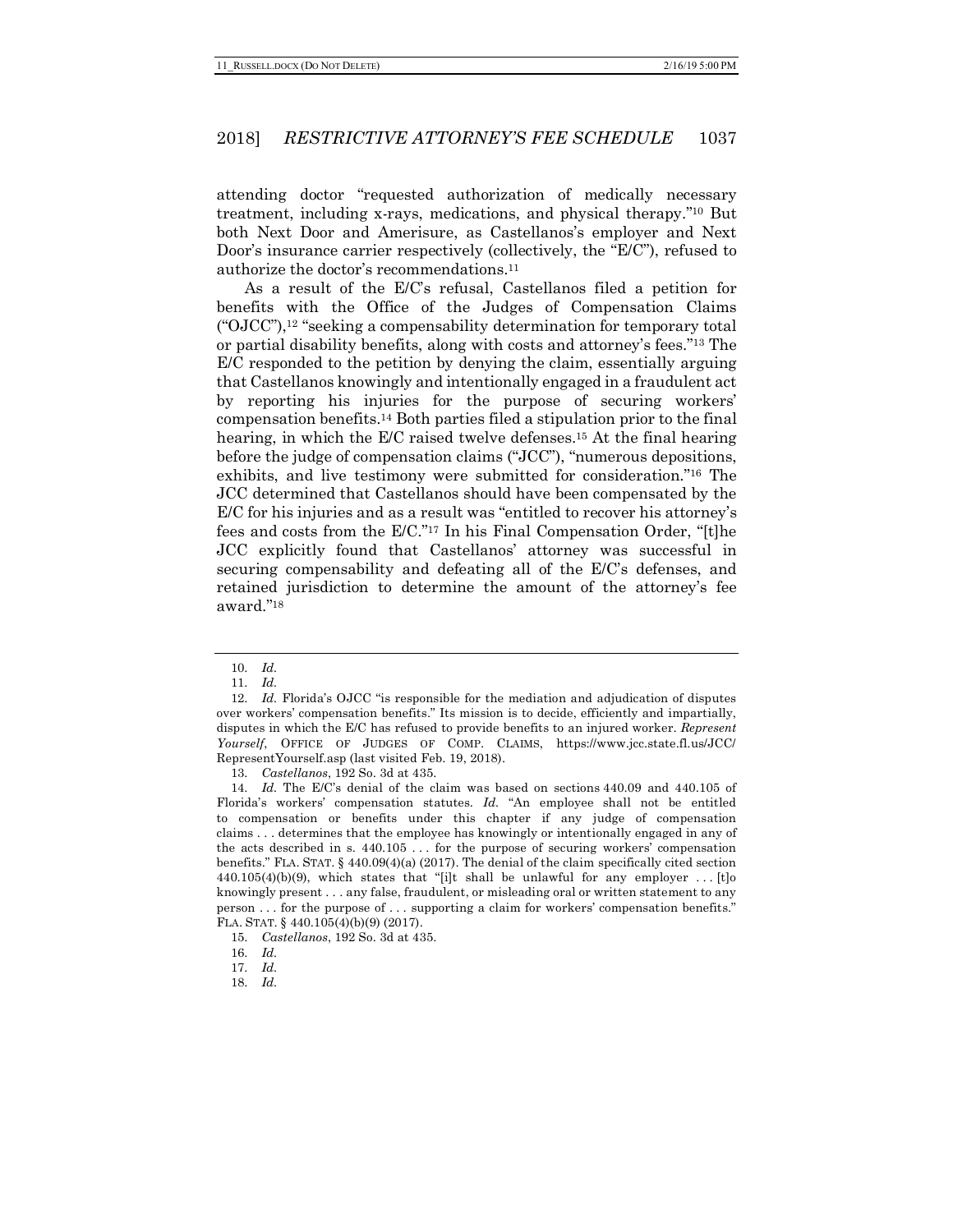Shortly thereafter, Castellanos, as the successful claimant, filed a motion with the JCC for attorney's fees, requesting an hourly rate of \$350 for his attorney's services.19 Section 440.34, however, restricted an award of attorney's fees to a mandatory schedule that is "calculated in conformance with the amount of the benefits obtained"20:

Any attorney's fee approved by a judge of compensation claims for benefits secured on behalf of a claimant must equal to 20 percent of the first \$5,000 of the amount of the benefits secured, 15 percent of the next \$5,000 of the amount of the benefits secured, 10 percent of the remaining amount of the benefits secured to be provided during the first 10 years after the date the claim is filed, and 5 percent of the benefits secured after 10 years. The judge of compensation claims *shall not* approve a compensation order . . . which provides for an attorney's fee in excess of the amount permitted by this section.<sup>21</sup>

Notably, in 2009—just seven years prior to the Florida Supreme Court's review of Castellanos's claim—the Legislature amended section 440.34 by striking the longstanding requirement that the attorney's fee be reasonable.22 As a result, when the JCC applied the mandatory fee schedule to the amount of Castellanos's secured benefits of \$822.70, it limited his attorney's fee award to \$164.54.23 This result left Castellanos's attorney, who claimed 107.2 hours of billable time, $24$  with an unreasonably low statutory fee of only \$1.53 per hour.25

Even though one of Castellanos's expert witnesses testified that there was "no way on this planet" that the injured worker could have prevailed "without the skilled and tenacious representation' of an attorney"

25. *Id.* at 436.

<sup>19.</sup> *Id.*

<sup>20.</sup> *Id.* at 435–36.

<sup>21.</sup> FLA. STAT. § 440.34(1) (2016) (emphasis added), *declared unconstitutional by* Castellanos v. Next Door Co*.*, 192 So. 3d 431 (Fla. 2016).

<sup>22.</sup> The amended statute leaves no question as to whether an award of attorney's fees is subject to a review of reasonableness: "If any party should prevail in any proceedings before a [JCC] or court, there shall be taxed against the nonprevailing party the reasonable costs of such proceedings, *not to include attorney's fees*." FLA. STAT. § 440.34(3) (2017) (emphasis added).

<sup>23.</sup> *Castellanos*, 192 So. 3d at 437.

<sup>24.</sup> "In support of his motion for attorney's fees . . . Castellanos presented expert testimony from [two local workers' compensation attorneys]." *Id.* at 436. One of these witnesses testified that the 107.2 hours claimed by Castellanos's attorney was "reasonable and necessary and an exceedingly efficient use of time given that this was a very difficult case." *Id.* (internal quotation marks omitted). Even more persuasive was the fact that the E/C's counsel billed a strikingly similar amount of 115.2 hours. *Id.* at 437.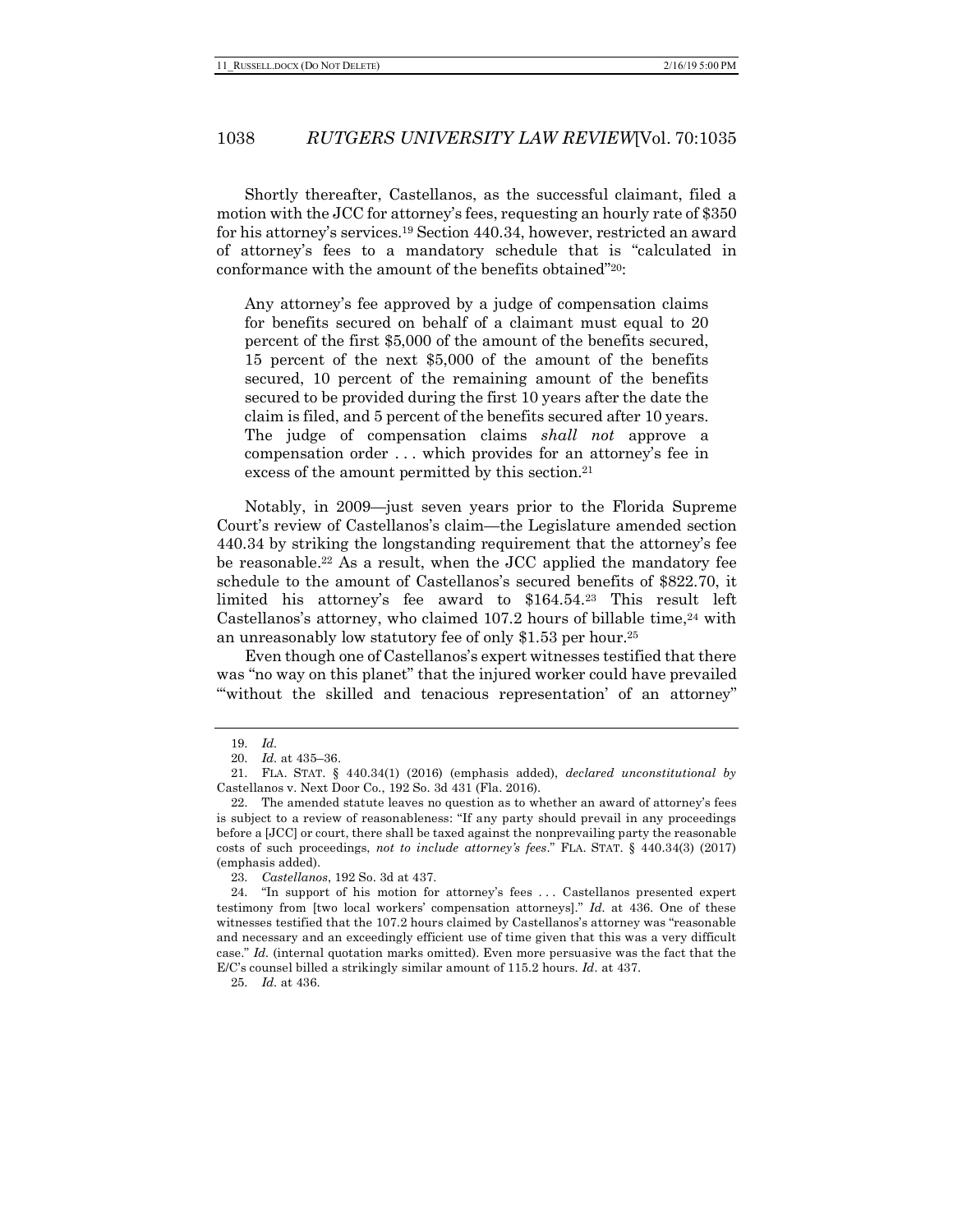because of "the onslaught of defenses that were asserted[,]"26 and even though Castellanos argued that an award limited to the statutory fee would be unreasonable, "manifestly unjust," and an "absurd" result,<sup>27</sup> the JCC's hands were tied by the Legislature's decision to eliminate the reasonableness requirement from the statute and leave only the mandatory fee schedule.28 As such, the JCC had no choice but to award an attorney's fee of \$164.54.29 However, in his order, the JCC conceded that "[l]awyers can't work for \$1.30 [sic] an hour" and noted that the 107.2 hours expended by Castellanos's "exceptionally skilled, highly respected" attorney were both "reasonable and necessary."30 But in the end, the JCC lamented that he was powerless as an executive branch official "to address Castellanos' claim that section 440.34, and the resulting \$1.53 hourly fee, was unconstitutional."31

Castellanos subsequently appealed the JCC's decision to the First District Court of Appeal of Florida, challenging the constitutionality of section 440.34 on several grounds, among them due process and access to courts.32 The First District, however, confirmed the JCC's fee award, determining that the statute "required this result" and that the court was "bound by precedent to uphold the award, however inadequate it may be as a practical matter."33 Even though the court affirmed the award, it certified to the Florida Supreme Court, "as a question of great public importance[,]" whether the attorney's fees awarded in the case were "adequate[] and consistent" with the Florida Constitution.34

The Florida Supreme Court granted review to evaluate the constitutionality of the mandatory fee schedule in section 440.34.35 Two specific issues arose from this inquiry: (1) whether the statute's mandatory fee schedule creates a conclusive irrebuttable presumption;

32. *Id.* at 432 n.1. On appeal, Castellanos argued that the statute violates the Florida Constitution's guaranteed right of access to the courts, separation of powers doctrine, due process, equal protection, the right to contract and speak freely, and the right to be rewarded for industry; he also argued that the statute works an unconstitutional taking of property. *Id.* Ultimately, the Florida Supreme Court decided the constitutional issue on the basis of due process and did not address Castellanos's other constitutional claims. *Id.*

33. Castellanos v. Next Door Co./Amerisure Ins., 124 So. 3d 392, 393 (Fla. Dist. Ct. App. 2013), *decision quashed sub. nom.* Castellanos v. Next Door Co., 192 So. 3d 431 (Fla. 2016).

<sup>26.</sup> *Id.*

<sup>27.</sup> *Id.*

<sup>28.</sup> *Id.* at 437. 29. *Id.*

<sup>30.</sup> *Id.*

<sup>31.</sup> *Id.* ("A JCC clearly does not have jurisdiction to declare a state statute unconstitutional or violative of federal law." (quoting Ariston v. Allied Bldg. Crafts, 825 So. 2d 435, 438 (Fla. Dist. Ct. App. 2002)) (internal quotation marks omitted)).

<sup>34.</sup> *Id.* at 394.

<sup>35.</sup> *Castellanos*, 192 So. 3d at 432–33.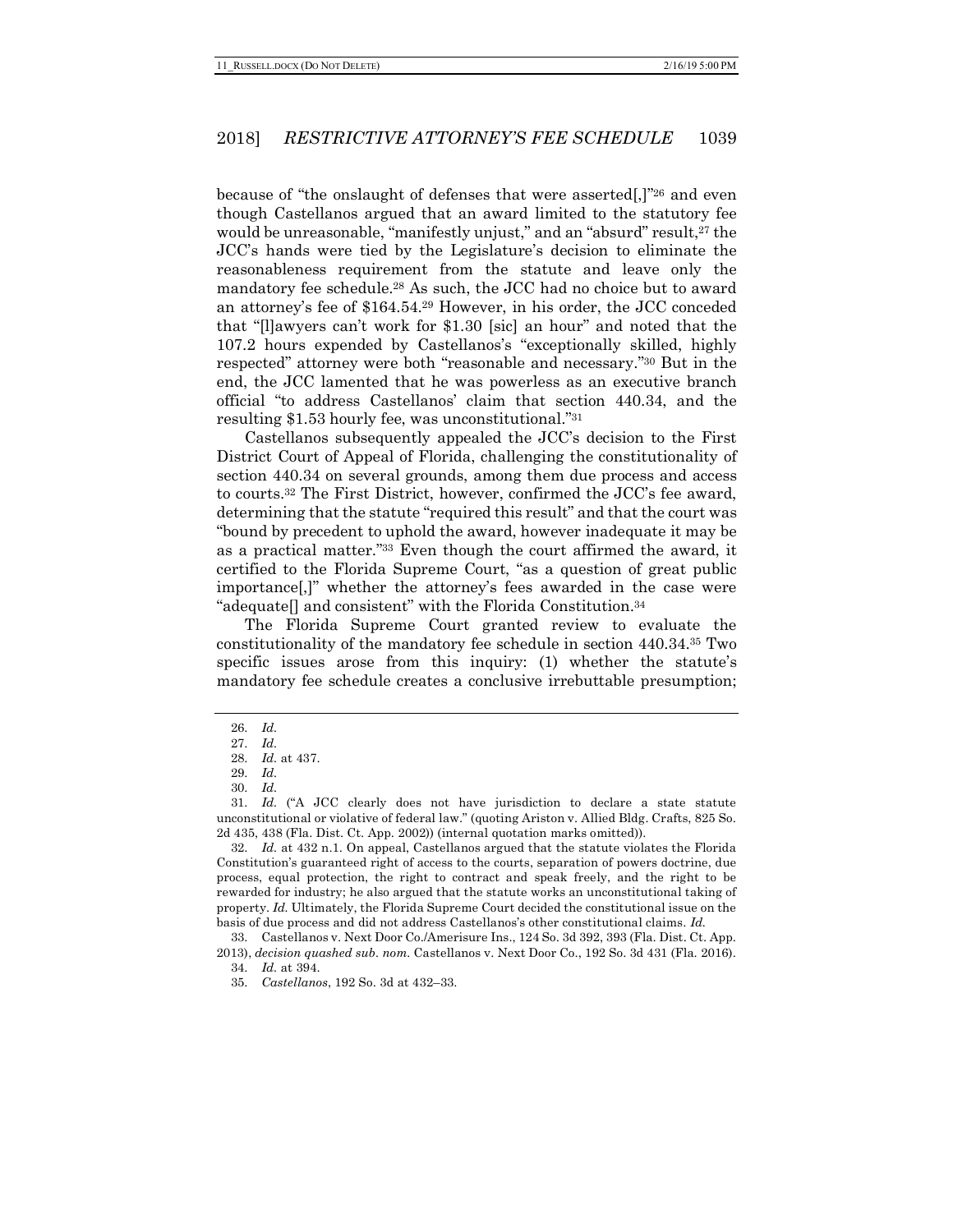and (2) if so, whether such a presumption is a violation of due process under article I, section 9 of the Florida Constitution, and the Fourteenth Amendment of the U.S. Constitution.<sup>36</sup> The majority, consisting of five justices, determined that the statute does create a conclusive irrebuttable presumption because it presumes that an adequate attorney's fee will be awarded in every case by applying the mandatory schedule.<sup>37</sup> Citing the "absurdly low amount"<sup>38</sup> in this case, the majority noted that "[t]his is clearly not true."39 Since any injured worker is statutorily prohibited from challenging the reasonableness of the fee award in his or her individual case, the majority determined that the presumption is facially unconstitutional under both the Florida Constitution and the U.S. Constitution as a violation of due process.40 The two dissenting justices each authored their own opinion, while one member of the majority wrote a concurring opinion.

#### III. HISTORY OF THE AREA

#### *A. Introduction*

As an initial matter, it is important to establish the context in which the Florida Supreme Court reviewed Castellanos's challenge to the mandatory fee schedule in section 440.34. It is no accident that the author of the majority opinion, Justice Pariente, provided an extremely detailed, chronological history of the awarding of attorney's fees to successful workers' compensation claimants under Florida law.41 This history not only demonstrates the interplay between the Legislature and the judiciary with respect to Florida's workers' compensation laws over the past eighty years, but it also serves as a necessary foundation to a complete understanding of this particular case and where it fits in with the larger, ongoing effort by other state legislatures to erode workers' compensation benefits—otherwise known as the "race to the bottom."42

41. *See Castellanos*, 192 So. 3d at 437–43.

42. *See generally* U.S. DEP'T OF LABOR, DOES THE WORKERS' COMPENSATION SYSTEM FULFILL ITS OBLIGATIONS TO INJURED WORKERS? 2, 13, https://www.dol.gov/asp/

<sup>36.</sup> *Id.* at 437.

<sup>37.</sup> *Id.* at 443.

<sup>38.</sup> *Id.* at 448.

<sup>39.</sup> *Id.* at 443.

<sup>40.</sup> *Id.* at 432, 435. Even though the court struck down the mandatory fee schedule on the basis of both the Florida Constitution and the U.S. Constitution, the court's analysis is restricted to Florida's due process provision. This "puzzling" decision leaves open the possibility—albeit a very remote one—that the case could be reviewed and reversed by the U.S. Supreme Court. Williams, *supra* note 5, at 1103 n.109.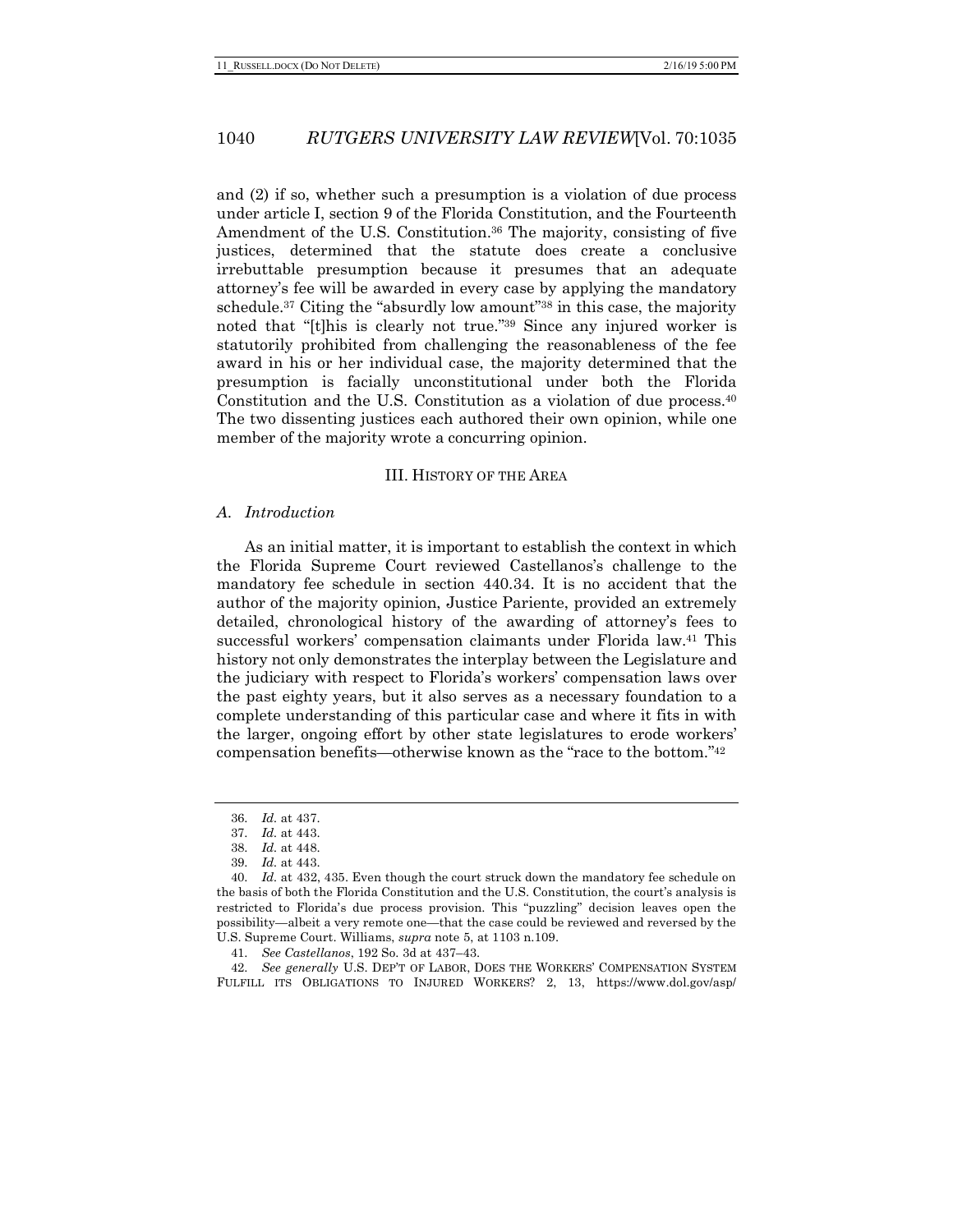### *B. History of Awarding Attorney's Fees Under Florida's Workers' Compensation Law*

When the Florida Legislature initially adopted the "Workmen's Compensation Act" in 1935, its primary purpose was to be "simple, expeditious, and inexpensive so that the injured employee, his family, or society generally, would be relieved of the economic stress resulting from work-connected injuries, and place the burden on the industry which caused the injury."43 The original theory underlying the Act was that a claimant could litigate his or her own cause because "relief would be immediately forthcoming" as a substitute for the lost wages of the injured worker.44 Under this initial theory, if a claimant needed to retain counsel, he or she would be responsible for paying the attorney's fee.45 But the Legislature was concerned that this would result in the bulk of a successful claimant's compensation benefit going to his or her attorney rather than staying with the injured worker.<sup>46</sup> As such, the Legislature granted the JCC oversight of "the amount a claimant paid to his attorney" in order to protect the compensation award.47

Six years later, in 1941, it became clear to the Legislature that an injured worker may "need[] the assistance of an attorney to navigate the workers' compensation system."48 Therefore, it significantly revised the law to require that, in some instances, the E/C should pay the claimant's reasonable attorney fee separate from the award of compensation benefits:

If the [E/C] shall file notice of controversy . . . or shall decline to pay a claim on or before the 21st day after they have notice of same, or shall otherwise resist unsuccessfully the payment of compensation, and the injured person shall have employed an attorney at law in the successful prosecution of his claim, there shall, in addition to the award for compensation, be awarded [a]

WorkersCompensationSystem/WorkersCompensationSystemReport.pdf (last visited Apr. 17, 2018); *see also* Williams, *supra* note 5, at 1085–86.

<sup>43.</sup> Lee Eng'g & Constr. Co. v. Fellows, 209 So. 2d 454, 456 (Fla. 1968) (citing J. J. Murphy & Son, Inc. v. Gibbs, 137 So. 2d 553 (Fla. 1962); Port Everglades Terminal Co. v. Canty, 120 So. 2d 596 (Fla. 1960)).

<sup>44.</sup> *Id.*

<sup>45.</sup> Murray v. Mariner Health, 994 So. 2d 1051, 1057 (Fla. 2008).

<sup>46.</sup> *Id.*

<sup>47.</sup> *Id.*

<sup>48.</sup> Castellanos v. Next Door Co., 192 So. 3d 431, 438 (Fla. 2016).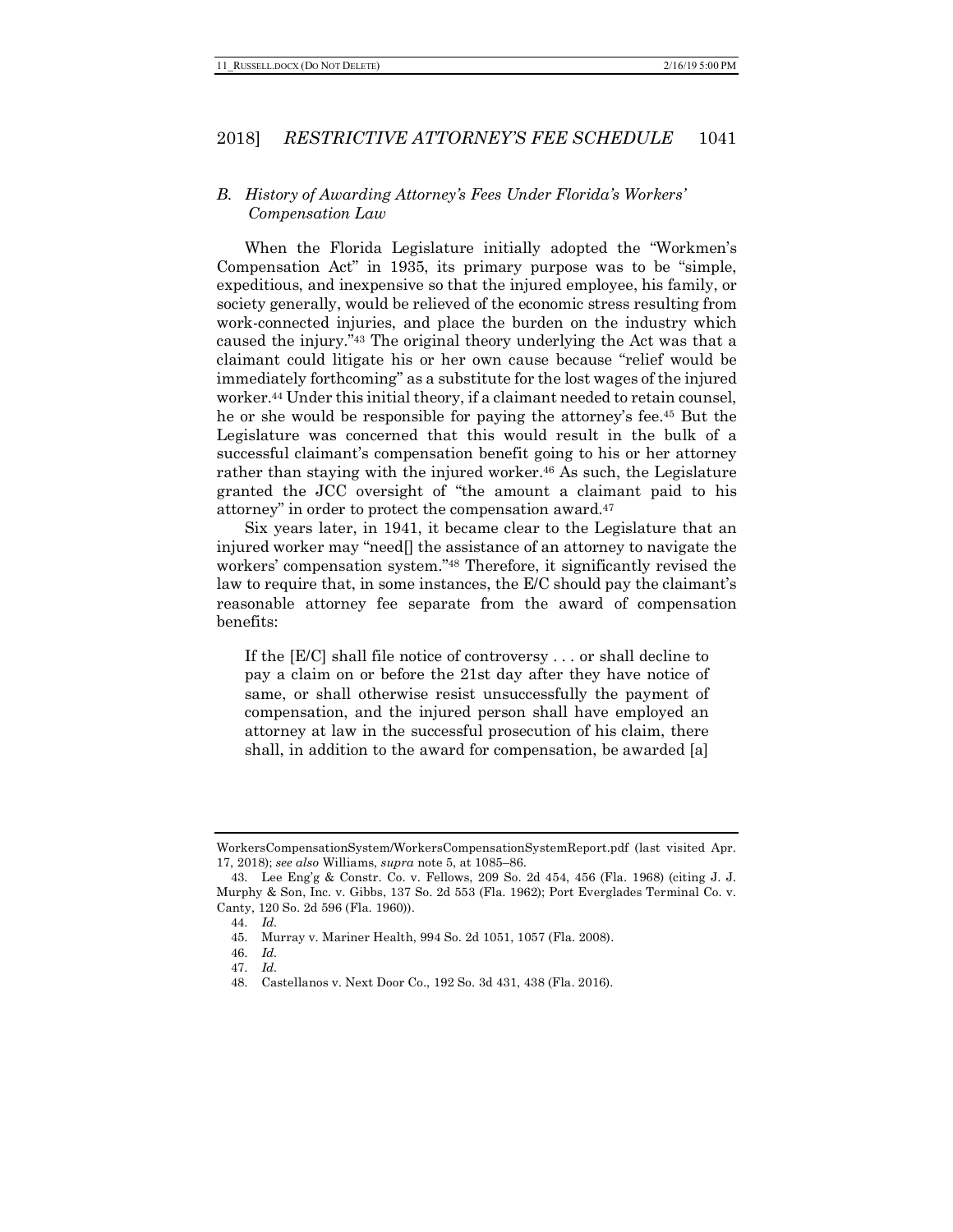reasonable attorney's fee, to be approved by the [JCC] which may be paid direct to the attorney for the claimant in a lump sum.49

Notably, the 1941 amendment reflected a public policy decision on the part of the Legislature that claimants are entitled to and are in need of counsel when any of the conditions enumerated in the statute are satisfied.50

Inevitably, the 1941 provision led to numerous disputes regarding the question of reasonableness and what standard the JCC should employ when approving an award of an attorney's fee. In *Florida Silica Sand Co. v. Parker*,51 the Florida Supreme Court announced that the provisions of Canon 12 of the Rules of Ethics Governing Attorneys<sup>52</sup> should be used by the JCC as "[a] safe guide [for] fixing the amount of attorney's fees."53 Furthermore, that court recognized the importance of striking a balance between setting fees too low, which would result in a lack of "capable and experienced lawyers [willing] to represent workmen's compensation claimants[,]" and setting fees too high, which would adversely reflect on the profession and threaten the cost effectiveness of the entire workers' compensation program.54

Eight years after *Florida Silica Sand* was decided, the question of excessive attorney's fees was raised once again in *Lee Engineering & Construction Co. v. Fellows*.55 The court in that case explicitly rejected the strict application of a fee schedule tied to the amount of the claimant's benefit award, determining that a mandatory fee schedule could prove to be "helpful" but ultimately would be "unreliable" and "less sensitive to the changing needs of the [workers' compensation] program."56 The court remanded the attorney's fee award under its review for a further determination of its reasonableness, holding that the JCC must review

<sup>49.</sup> *Murray*, 994 So. 2d at 1057–58 (second alteration in original).

<sup>50.</sup> *Id.* at 1058. In *Ohio Casualty Group v. Parrish*, the Florida Supreme Court articulated the policy considerations behind awarding a reasonable attorney's fee. 350 So. 2d 466, 470 (Fla. 1977). The opinion notes that the reasonable fee feature was designed "to enable an injured employee who ha[d] not received an equitable compensation award to engage competent legal assistance and . . . to penalize a recalcitrant employer." *Id.* "[I]n adding attorney's fees to the injured worker's compensation award, [the E/C is] discourage[d] . . . from unnecessarily resisting claims in an attempt to force a settlement." Id. "In addition, if the worker has a meritorious case, an attorney will be inclined to represent him, realizing that a reasonable fee will be paid for his labor . . . ." *Id.*

<sup>51.</sup> 118 So. 2d 2 (Fla. 1960).

<sup>52.</sup> *Id.* at 4. Canon 12 was the predecessor to what is currently Rule 4-1/5 of the Rules regulating the Florida Bar. *Castellanos*, 192 So. 3d at 439.

<sup>53.</sup> *Fla. Silica Sand*, 118 So. 2d at 4.

<sup>54.</sup> *Id.*

<sup>55.</sup> 209 So. 2d 454, 456 (Fla. 1968).

<sup>56.</sup> *Id.* at 458.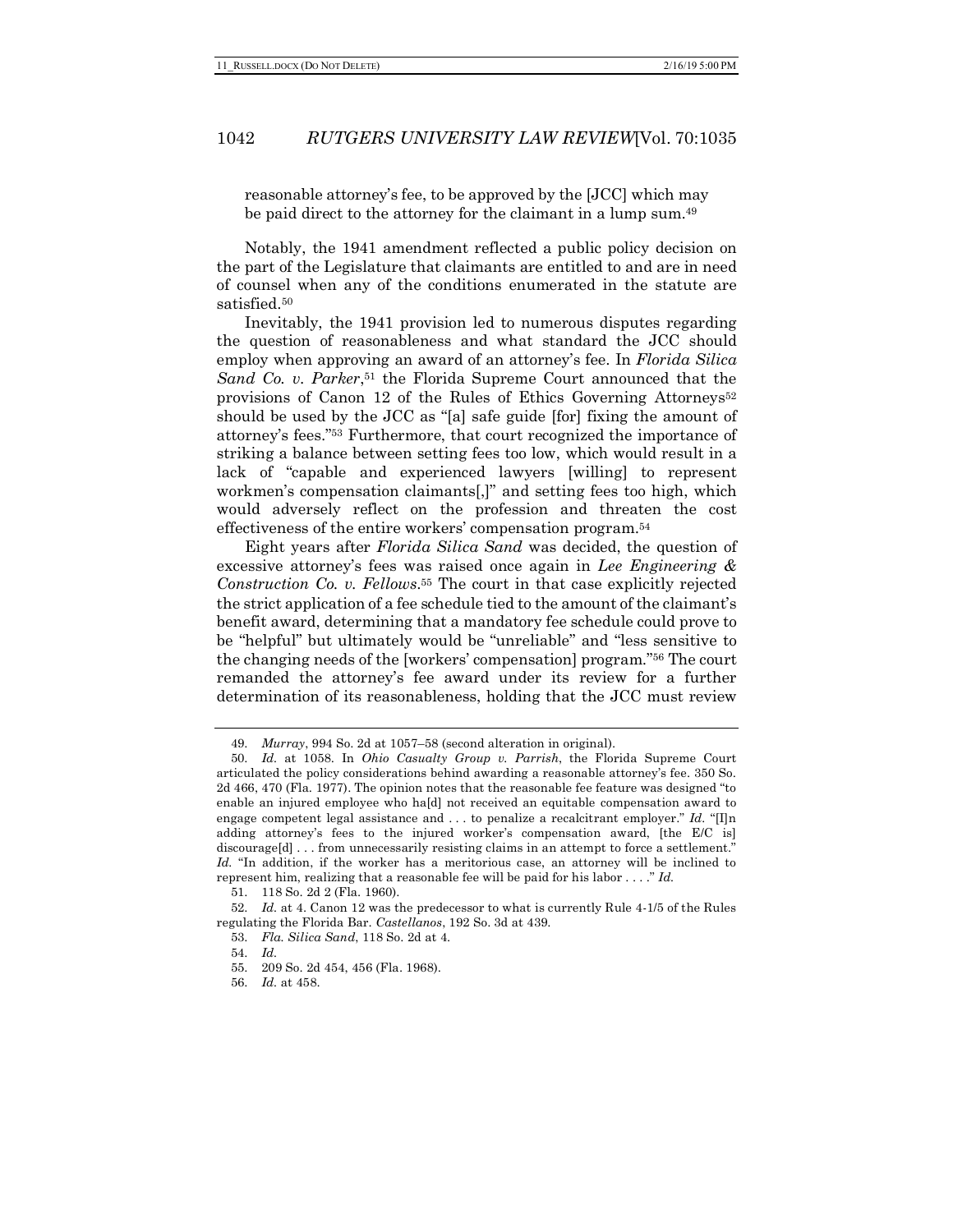the award in light of the factors previously announced in *Florida Silica Sand*.57 A full analysis of these reasonable fee factors—which would come to be known as the "*Lee Engineering* factors"—is beyond the scope of this Comment; however, it is important to note that the factors granted the JCC significant discretionary authority in his or her review of the attorney's fee award.58

In 1977, the Legislature overhauled section 440.34 in response to the court's decision in *Lee Engineering*.59 The aforementioned factors were codified into law, and the JCC was now required to follow them when considering an increase or decrease in the fee award.60 However, for the first time since the workers' compensation statutory scheme was enacted in 1935, the Legislature adopted a mandatory fee schedule "to be used as the starting point for determining a reasonable attorney's fee award for a successful claimant."61 As a result of the 1977 amendments, the JCC was first required to apply the statutory formula, and then increase or decrease that amount after considering the *Lee Engineering* factors in order to determine a reasonable fee.62

Over the following sixteen years, from 1977 to 1993, the Legislature passed a number of amendments to section 440.34, all of which sought to limit either the discretion of the JCC in his or her reasonableness inquiry63 or the actual amount of the attorney's fee award.64 This gradual chipping away at the attorney's fee provision came to a head in 2003 after the Governor's Commission on Workers' Compensation Reform.65 As a result of that commission's findings, the Legislature made many changes to the entire workers' compensation system, but the Legislature specifically targeted section 440.34 by deleting any reference to the consideration of the *Lee Engineering* factors in determining whether the fee award was reasonable.66 As a result, section 440.34(1) now required the JCC to apply only the fee schedule and required that any attorney's fee "must equal" the statutory formula.67 However, section 440.34(3) still

<sup>57.</sup> *Id.* at 458–59.

<sup>58.</sup> *See* Castellanos v. Next Door Co., 192 So. 3d 431, 440–41 (Fla. 2016).

<sup>59.</sup> *Id.* at 440.

<sup>60.</sup> *Id.*

<sup>61.</sup> *Id.*

<sup>62.</sup> *Id.* at 440–41.

<sup>63.</sup> *Id.* at 441. For example, in 1980, the Legislature revised section 440.34(2) to state that the JCC "shall consider only those benefits to the claimant the attorney is responsible for securing." *Id.* at 441.

<sup>64.</sup> *Id.* In 1993, the Legislature reduced all of the percentage amounts across the board for attorney's fees in the sliding schedule. *Id.*

<sup>65.</sup> *Id.* at 441–42.

<sup>66.</sup> *Id.* at 442.

<sup>67.</sup> *Id.*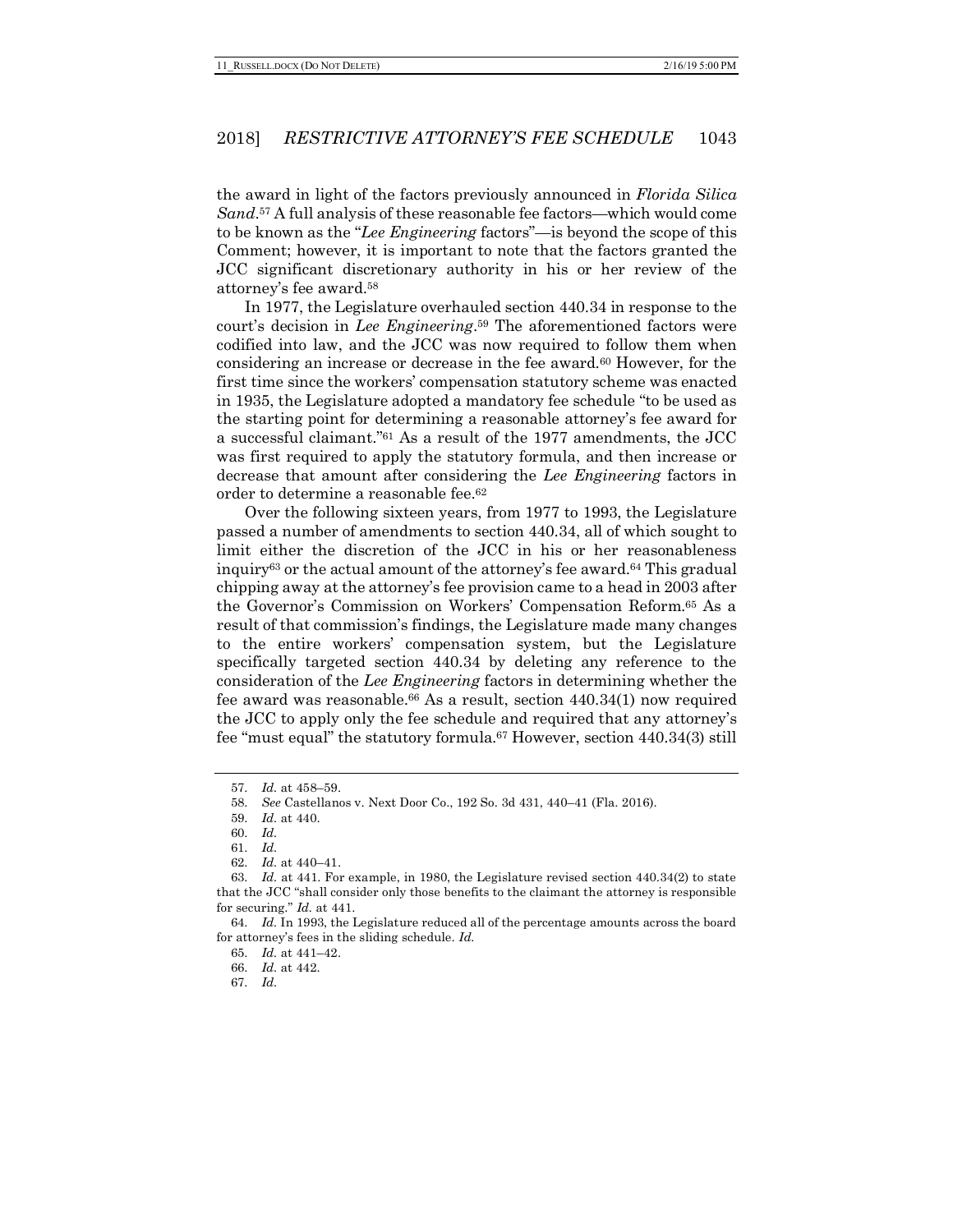entitled the claimant to a "reasonable attorney fee."68 The 2003 amendments, when read together, created a statutory ambiguity, leaving the reviewing JCC in the dark as to whether he or she was afforded any discretion in the review of the attorney's fee award.<sup>69</sup>

Review of this statutory ambiguity reached the Florida Supreme Court in 2008 in *Murray v. Mariner Health*, a case involving an extraordinarily low attorney's fee award.70 The JCC in that case applied the mandatory fee schedule as per section 440.34(1), which resulted in an hourly fee award of only \$8.11, even though the claimant's counsel expended eighty hours of reasonable and necessary time on the case.<sup>71</sup> On appeal, the claimant argued that the JCC erred as a matter of law when it reviewed her attorney's fee award based solely on the fee schedule in section 440.34(1) rather than utilizing the discretion granted in section 440.34(3) to determine whether the amount of the award was reasonable.72 The court resolved the statutory ambiguity in favor of the claimant, concluding that she was entitled to recover a reasonable attorney's fee and that the fee should be determined using the *Lee Engineering* factors rather than just the statutory formula set forth in section 440.34(1).73

Unsurprisingly, only one year after *Murray* was decided, the Legislature amended the statute one final time in 2009, deleting the word "reasonable" from the attorney's fees clause in section 440.34(3).74 As such, the Legislature "eliminated any consideration of reasonableness" from the entirety of the statute, removing any lingering doubt as to whether the JCC had authority to review or alter an attorney's fee award in situations where the result is either "clearly inadequate" or "clearly excessive."75 The stage was now set for the Florida Supreme Court to go beyond statutory interpretation and reach the constitutional questions set forth in Castellanos's challenge.

<sup>68.</sup> *Id.*

<sup>69.</sup> *See id.*

<sup>70.</sup> 994 So. 2d 1051, 1055–56 (Fla. 2008).

<sup>71.</sup> *Id.*

<sup>72.</sup> *Id.* at 1056. Interestingly, Emma Murray also argued that even if the JCC did not err as a matter of law when it applied the mandated fee schedule, the statute violated her constitutional right to due process (among other claims). *Id.* Ultimately, the Florida Supreme Court never reached her constitutional challenge and based its decision solely on statutory interpretation grounds. *Id.* at 1062.

<sup>73.</sup> *Id.* at 1053, 1062.

<sup>74.</sup> *Castellanos*, 192 So. 3d at 443; *see* discussion *supra* notes 21–22.

<sup>75.</sup> *Castellanos*, 192 So. 3d at 443.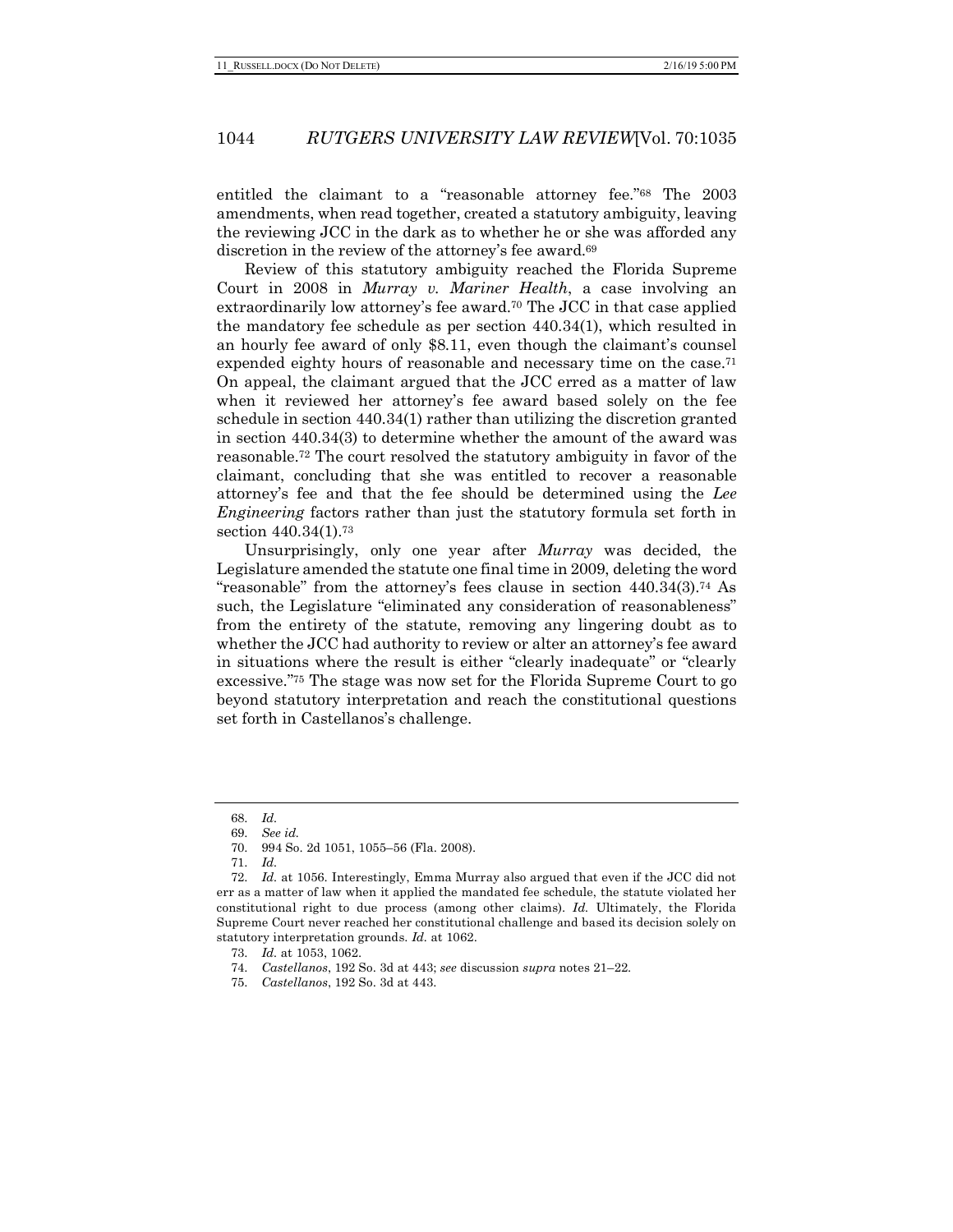#### IV. THE COURT'S REASONING

The Florida Supreme Court issued its long-awaited decision in *Castellanos* on April 28, 2016.76 The court held that section 440.34 and its mandatory fee schedule governing the award of attorney's fees to successful workers' compensation claimants creates a conclusive irrebuttable presumption.<sup>77</sup> That presumption, the court determined, "precludes any consideration of whether the fee award is reasonable to compensate the attorney" and, as such, violates the requirements of due process under both article I, section 9 of the Florida Constitution and the Fourteenth Amendment of the U.S. Constitution.78 Having struck down the mandatory fee schedule as unconstitutional, the court returned the statute to its pre-2009 condition, prior to the Legislature's removal of the JCC's discretion to review awards for reasonableness.79 The court quashed the First District's decision, which upheld the "patently unreasonable fee award" to Castellanos's attorney and "remanded [the case] to the JCC for entry of a reasonable attorney's fee."80

The following sections of this Comment will thoroughly examine the reasoning of the majority opinion and briefly present the arguments of the concurring opinion and two dissenting opinions.

#### *A. The Majority Opinion*

Justice Pariente, writing for four other justices, established the foundation of the majority's argument by noting that "[t]he right of a [successful] claimant to obtain a reasonable attorney's fee . . . has [always] been considered a critical feature of [Florida's] workers' compensation law since 1941."81 Citing the law's current legislative statement of purpose, the majority indicated that the primary objective of the law is "the quick and efficient delivery of disability and medical

<sup>76.</sup> Robert J. Grace, Jr., *Florida Workers' Compensation: The Great Wait*, LEXISNEXIS: LEXISNEXIS LEGAL NEWSROOM WORKERS COMPENSATION L. (June 25, 2015, 3:01 PM), https://www.lexisnexis.com/legalnewsroom/workers-compensation/b/recent-cases-newstrends-developments/archive/2015/06/25/florida-workers-compensation-the-great-

wait.aspx; Judge David Langham, *Castellanos is Decided by Supreme Court*, FLA. WORKERS' COMP ADJUDICATION (Apr. 28, 2016, 12:16 PM), http://flojcc.blogspot.com/2016/ 04/castellanos-is-decided-by-supreme-court.html.

<sup>77.</sup> *Castellanos*, 192 So. 3d at 432.

<sup>78.</sup> *Id.*

<sup>79.</sup> *Id.* at 448–49.

<sup>80.</sup> *Id.* at 449.

<sup>81.</sup> *Id.* at 433–34 (citing Murray v. Mariner Health, 994 So. 2d 1051, 1057–58 (Fla. 2008)).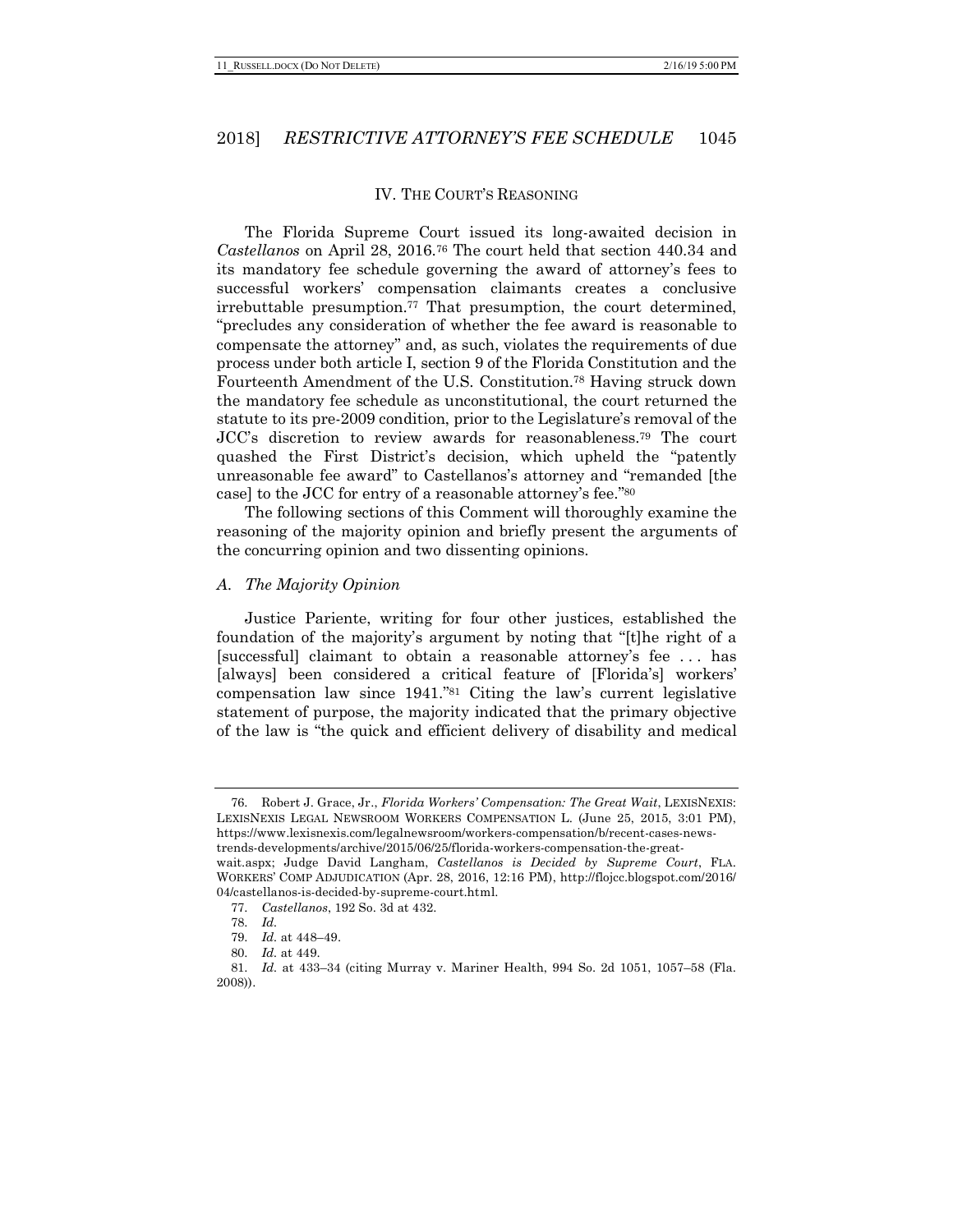benefits to an injured worker."82 However, even though the Legislature "continue[s] to enunciate this purpose," the court pointed out that, "in reality, the workers' compensation system has become increasingly complex to the detriment of the [injured worker]."83 In order to overcome these obstacles that have been placed before the claimant, the court highlighted the critical need for competent attorneys to "navigate the thicket."84

The court then presented a detailed, chronological history of how attorney's fees have been awarded to successful claimants under Florida's workers' compensation law. As previously discussed above in Section III.B, the majority provided this critical background to demonstrate the extensive interplay between the Legislature and the judiciary over the role of the JCC and its discretion in reviewing attorney's fee awards for reasonableness. Most notably, the court discussed its prior 2008 decision in *Murray*—a case with an almost identical fact pattern as this matter—and used it as a springboard into its analysis of Castellanos's due process challenge.85 In *Murray*, the court held—based on statutory interpretation grounds—that a successful claimant is entitled to recover a reasonable attorney's fee that is subject to a discretionary review by the JCC.86 Only one year later, the Legislature deleted the term "reasonable" from the statute, which eliminated any discretionary review and forced the JCC to apply the sliding fee schedule in every case.87 According to the *Castellanos* majority, this act by the Legislature represented a "complete frustration of the entire workers' compensation scheme" because it established a conclusive irrebuttable presumption that the formula will always

<sup>82.</sup> *Id.* at 434 (quoting FLA. STAT. § 440.015 (2017)). Notably, the statement of purpose also requires that workers' compensation law be interpreted so as "to facilitate the worker's return to gainful reemployment at a reasonable cost to the employer." § 440.015.

<sup>83.</sup> *Castellanos*, 192 So. 3d at 434. The majority provides a number of specific examples of how workers' compensation law has become much more difficult to navigate without the assistance of counsel. *Id.* at 434 n.3. Some of these changes are: (1) "the elimination of the provision that the workers' compensation law be liberally construed in favor of the injured worker"; (2) "reductions in the duration of temporary benefits"; and (3) "a heightened standard of 'major contributing cause' that applies in a majority of cases rather than the less stringent 'proximate cause' standard in civil cases." *Id.* (citing §§ 440.015, 440.15(2)(a), 440.09(1)).

<sup>84.</sup> *Id.* at 434; *see also* Davis v. Keeto, Inc., 463 So. 2d 368, 371 (Fla. Dist. Ct. App. 1985) ("[W]ithout the aid of competent counsel in [a] lengthy and expensive contest . . . the [claimant] would [be] helpless as a turtle on its back." (quoting Neylon v. Ford Motor Co., 99 A.2d 664, 665 (N.J. Super. Ct. App. Div. 1953))).

<sup>85.</sup> *Castellanos*, 192 So. 3d at 441–42.

<sup>86.</sup> *Id.* at 442–43.

<sup>87.</sup> *Id.* at 443.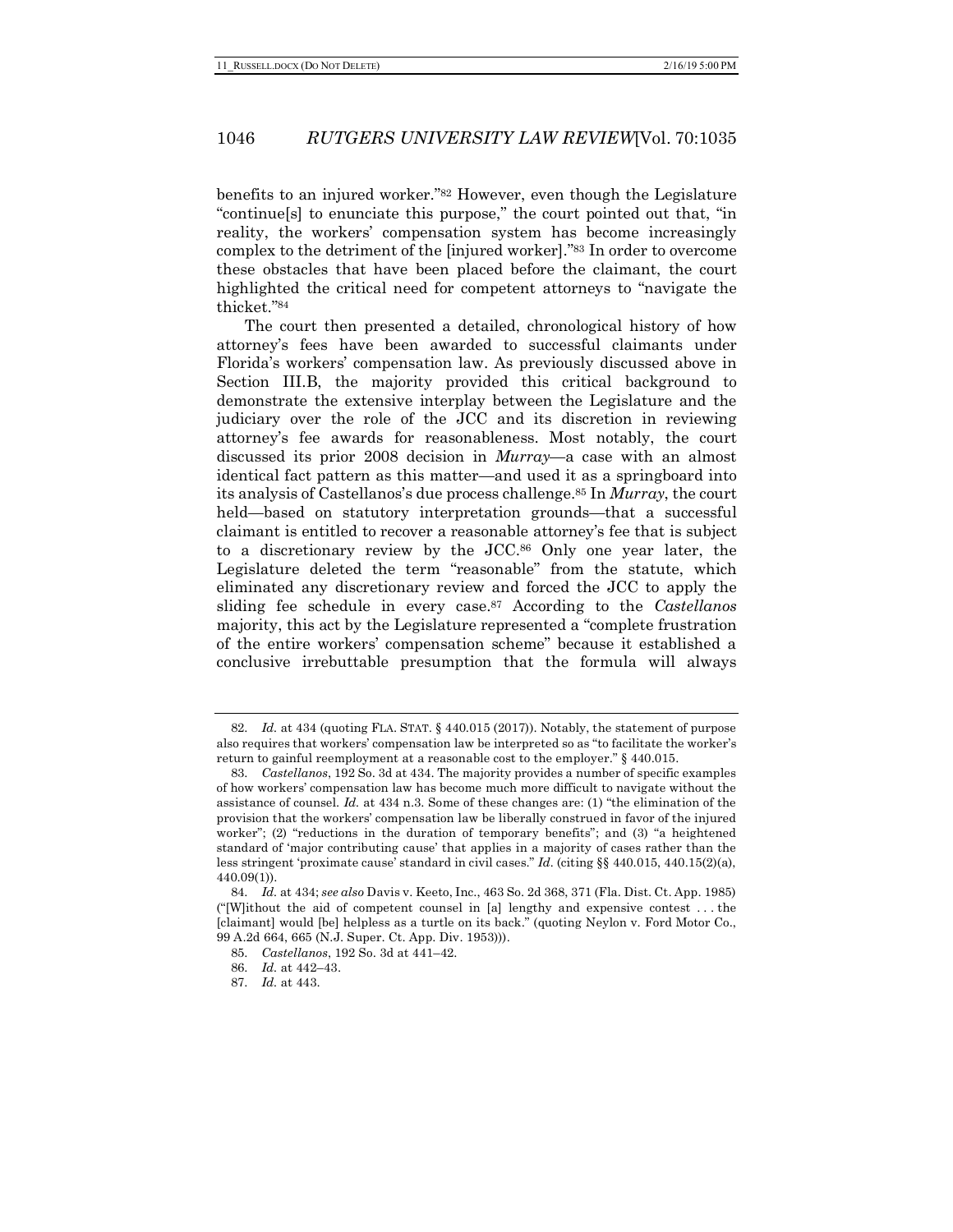produce an adequate attorney's fee award.88 The court noted that applying the formula clearly does not produce an adequate result in every case, and it held the claimant's lack of opportunity to rebut the fee award is a violation of his or her due process rights.89

The court quickly dispatched the E/C's standing argument and moved to the merits of Castellanos's constitutional claim.90 Once the majority determined that the mandatory fee formula does indeed establish a conclusive statutory presumption, it analyzed the constitutionality of the presumption under the following precedential three-part test:

(1) [W]hether the concern of the Legislature was "reasonably aroused by the possibility of an abuse which it legitimately desired to avoid"; (2) whether there was a "reasonable basis for a conclusion that the statute would protect against its occurrence"; and (3) whether "the expense and other difficulties of individual determinations justify the inherent imprecision of a conclusive presumption."91

The court then analyzed the mandatory fee schedule and its conclusive statutory presumption under each of the three prongs of its due process test.

With respect to the test's first prong, the court noted that the Legislature justified implementation of the mandatory fee schedule for the following two reasons: (1) to standardize attorney's fee awards, and (2) to avoid excessive fee awards.92 The court conceded that the Legislature's asserted concerns were legitimate; however, it heavily criticized the manner in which the mandatory fee schedule and its statutory presumption addressed those concerns.93 For example, the court agreed that the fee schedule standardizes attorney's fees but noted that it does so in a manner lacking any relationship to the amount of time

<sup>88.</sup> *Id.*

<sup>89.</sup> *Id.* at 443–44; *see also* Pilon v. Okeelanta Corp., 574 So. 2d 1200, 1201 (Fla. Dist. Ct. App. 1991) ("[A] barrier to review a decision to award a fee . . . could ultimately result in a net loss of attorneys willing to represent workers' compensation claimants.").

<sup>90.</sup> *Castellanos*, 192 So. 3d at 443–44. The E/C argued that Castellanos lacked standing to challenge the mandatory fee schedule because his rights as the claimant were unaffected, but rather his attorney's rights were. *Id.* at 443. The court gave short shrift to this argument, emphasizing that the true party in interest is the injured worker and not the attorney, who can always choose to decline representation in matters that may be complex but low-value. *Id.*

<sup>91.</sup> *Id.* at 444 (citing Recchi Am. Inc. v. Hall, 692 So. 2d 153, 154 (Fla. 1997)).

<sup>92.</sup> *Id.*

<sup>93.</sup> *Id.* at 444–45.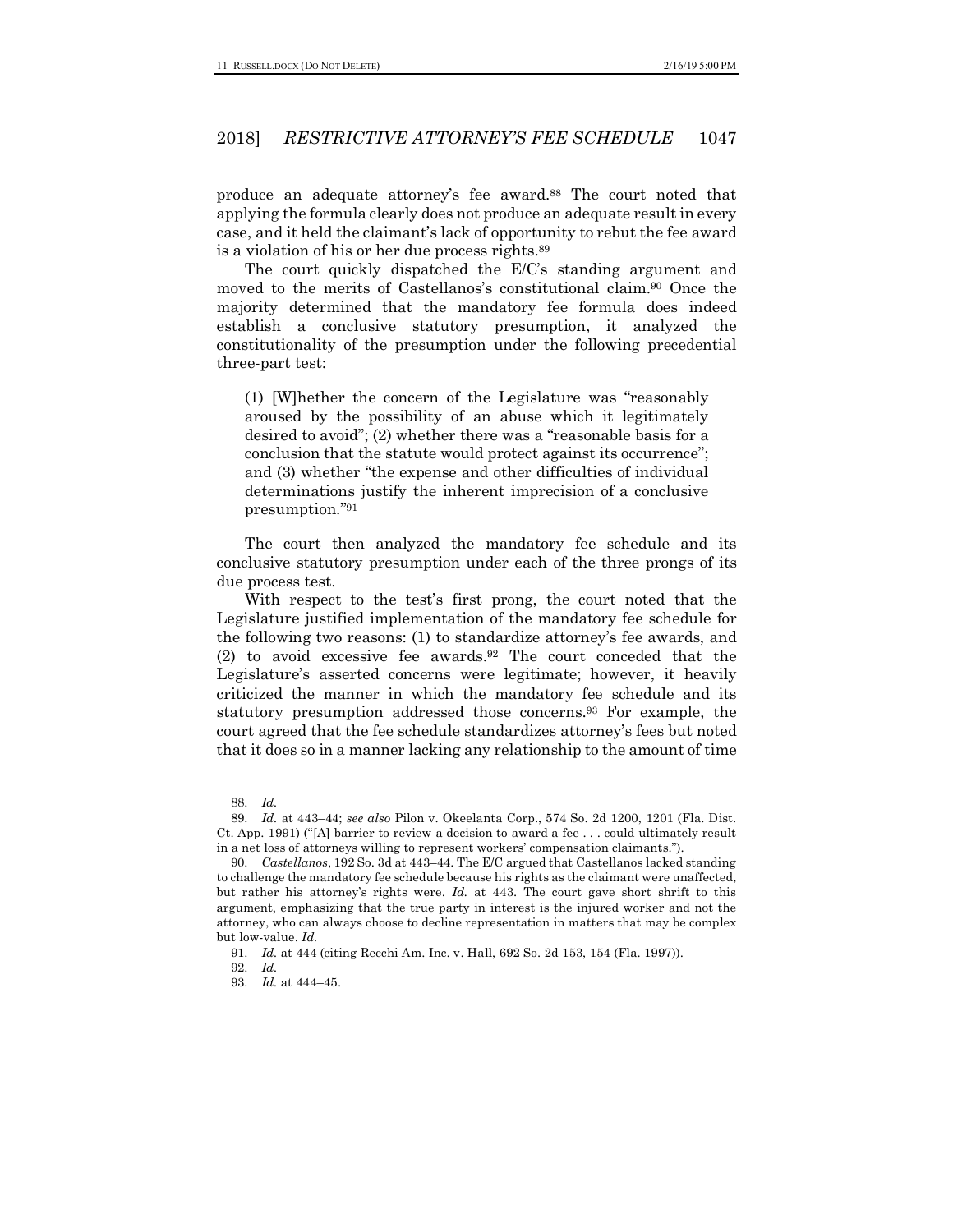and effort put forth by the claimant's attorney.94 In addition, the court also noted that the Legislature's worry regarding excessive fee awards was unwarranted, because the application of the *Lee Engineering* factors was designed to prevent them.95 In sum, the majority concluded that the Legislature's concerns, while legitimate, did not justify the unyielding, formulaic fee schedule, primarily because there were already mechanisms in place to prevent excessive fees; therefore, the court held that the first prong of the test was not satisfied.

Moreover, the court determined that the Legislature had no reasonable basis to believe that the mandatory fee schedule would actually succeed at putting a stop to excessive attorney's fee awards.96 In its analysis of the second prong of its due process test, the court presented the very likely prospect of arriving at an excessively high fee award, even with application of the conclusive fee schedule.97 In *Murray*, for example, the court raised the possibility of an attorney earning a windfall in a simple and straightforward case requiring little effort but involving a high dollar amount of benefits.<sup>98</sup> The application of the fee schedule under those conditions would assure the claimant's attorney a significant payday, since the JCC would be powerless to adjust the fees downward as a result of the conclusive presumption of reasonableness.99 The court concluded that regardless of whether the resulting fee award is excessively high or inadequately low, as was the case in *Castellanos*, the Legislature had no reasonable basis to conclude that the formulaic fee schedule would succeed at putting a stop to excessive or disproportionate attorney's fee awards.100 In fact, as demonstrated by its hypothetical high-value, low-effort example, the court proved that the conclusive statutory presumption virtually guarantees the result that it was purportedly designed to stop.

Nevertheless, even if the mandatory fee schedule were to satisfy prongs one and two of the three-part due process test, the court held that the analysis under the third prong unquestionably weighs heavily against the constitutionality of the conclusive irrebuttable

<sup>94.</sup> *See id.*

<sup>95.</sup> *Id.* at 444. Interestingly, the court cited to the OJCC's mandatory annual reporting of all attorney's fees, which indicated a steadily growing discrepancy between the percentage of fee amounts awarded to claimants' counsel and the percentage of fee amounts paid to E/Cs' counsel from 2002 through 2013. *Id.* at 445. This discrepancy reached its zenith during fiscal year 2012–2013, when E/Cs' counsel received 63.73% of the total fees awarded, while claimants' counsel only received 36.27%—a stark disparity of 27.46%. *Id.*

<sup>96.</sup> *Id.* at 445–46.

<sup>97.</sup> *Id.* at 446.

<sup>98.</sup> Murray v. Mariner Health, 994 So. 2d 1051, 1057 n.4 (Fla. 2008).

<sup>99.</sup> *Castellanos*, 192 So. 3d at 446.

<sup>100.</sup> *Id.* at 445–46.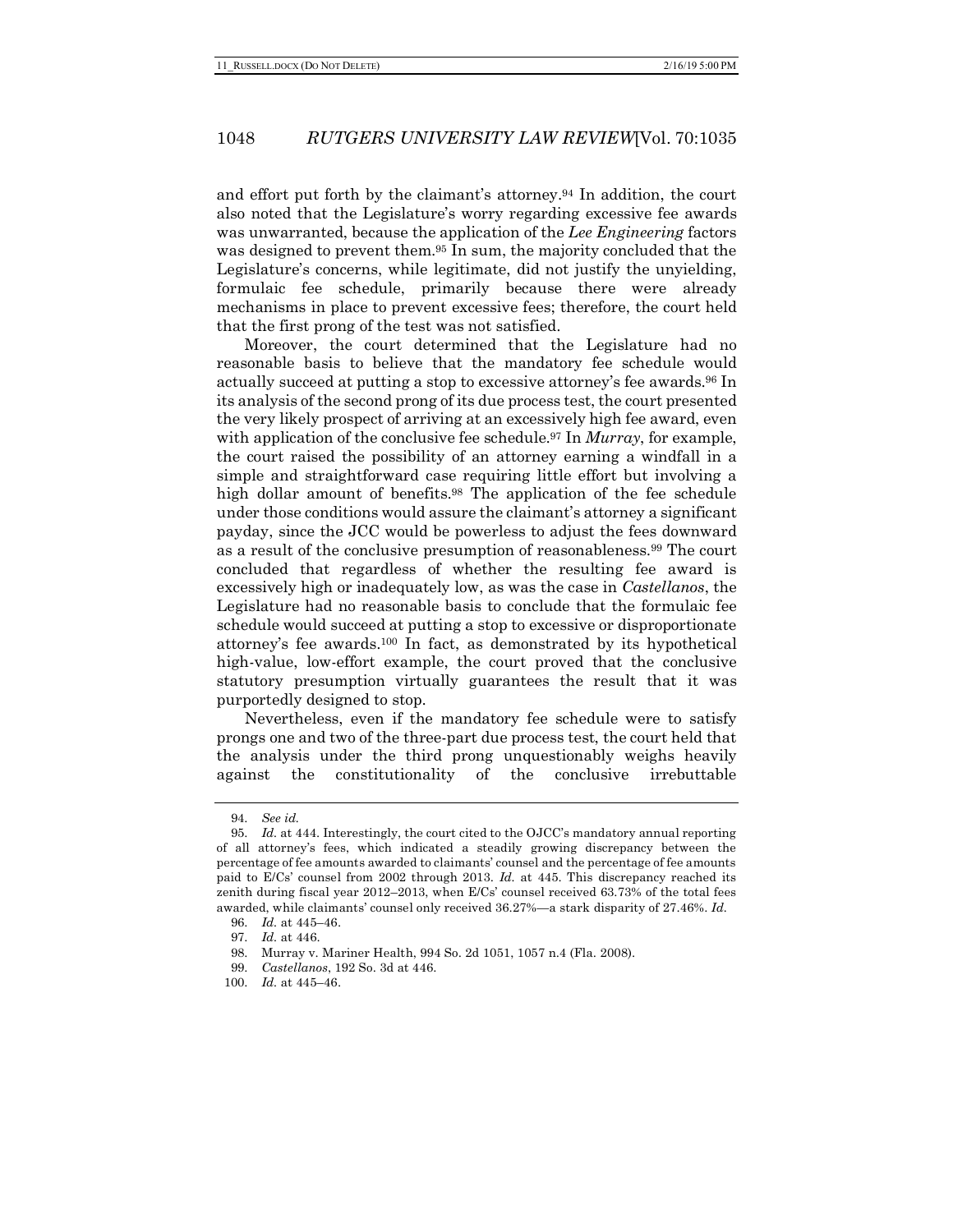presumption.101 The third prong asks the court to balance whether the expense and other administrative difficulties of individual reasonableness determinations justify the inherent imprecision of a conclusive statutory presumption.102 The majority concluded that the fee schedule's inherent imprecision cannot be justified, primarily because the risk is too great that a claimant's fee award "will be entirely arbitrary, unjust, and grossly inadequate."103 First, the majority emphasized the fact that both the JCC and the appellate court in this case determined that the fee award for Castellanos's attorney was patently unreasonable, and both reached that conclusion without any undue expense or difficult burden.104 In fact, the court noted that since 1941, when the reasonable attorney's fee provision was added to the statute, the judiciary has long operated under the view that the formula was merely a starting point and that a JCC could review a fee award without undue expense or difficulty to avoid unfairness and arbitrariness.105 In sum, the insignificant administrative burden of reviewing an attorney's fee award and making an individual reasonableness determination cannot justify the complete removal of all discretion from the judiciary, which is exactly what the conclusive statutory presumption did.<sup>106</sup>

After determining that the conclusive fee schedule was unconstitutional, the majority returned the statute to its pre-2009 condition, prior to the Legislature's removal of the JCC's discretion to review awards for reasonableness.107 The court held that "a JCC must allow for a claimant to present evidence to show that application of the statutory fee schedule will result in an unreasonable fee."108 However, the court emphasized that the fee schedule must act as a starting point and that there can be no deviation from that amount unless the claimant

107. *Id.*

108. *Id.* at 448–49.

<sup>101.</sup> *Id.* at 446.

<sup>102.</sup> *Id.*

<sup>103.</sup> *Id.* at 448.

<sup>104.</sup> *See id.* at 446.

<sup>105.</sup> *Id.*

<sup>106.</sup> *Id.* at 446, 448. Not only did the court find that the third prong's balancing test weighed heavily against the inherent imprecision of the conclusive presumption, but it also argued that the irrebuttable presumption frustrates the entire purpose of Florida's workers' compensation law by unfairly favoring the E/C. *Id.* at 447–48. By eliminating any requirement that the attorney's fee be reasonable, the court indicated that there is little disincentive for the E/C to deny benefits or raise multiple defenses in an attempt to force a settlement upon an injured worker. In essence, without the likelihood of an adequate attorney's fee award, there is no reason for the E/C not to resist or delay claims, which is in contravention to the stated purpose of the law. *Id.* at 448.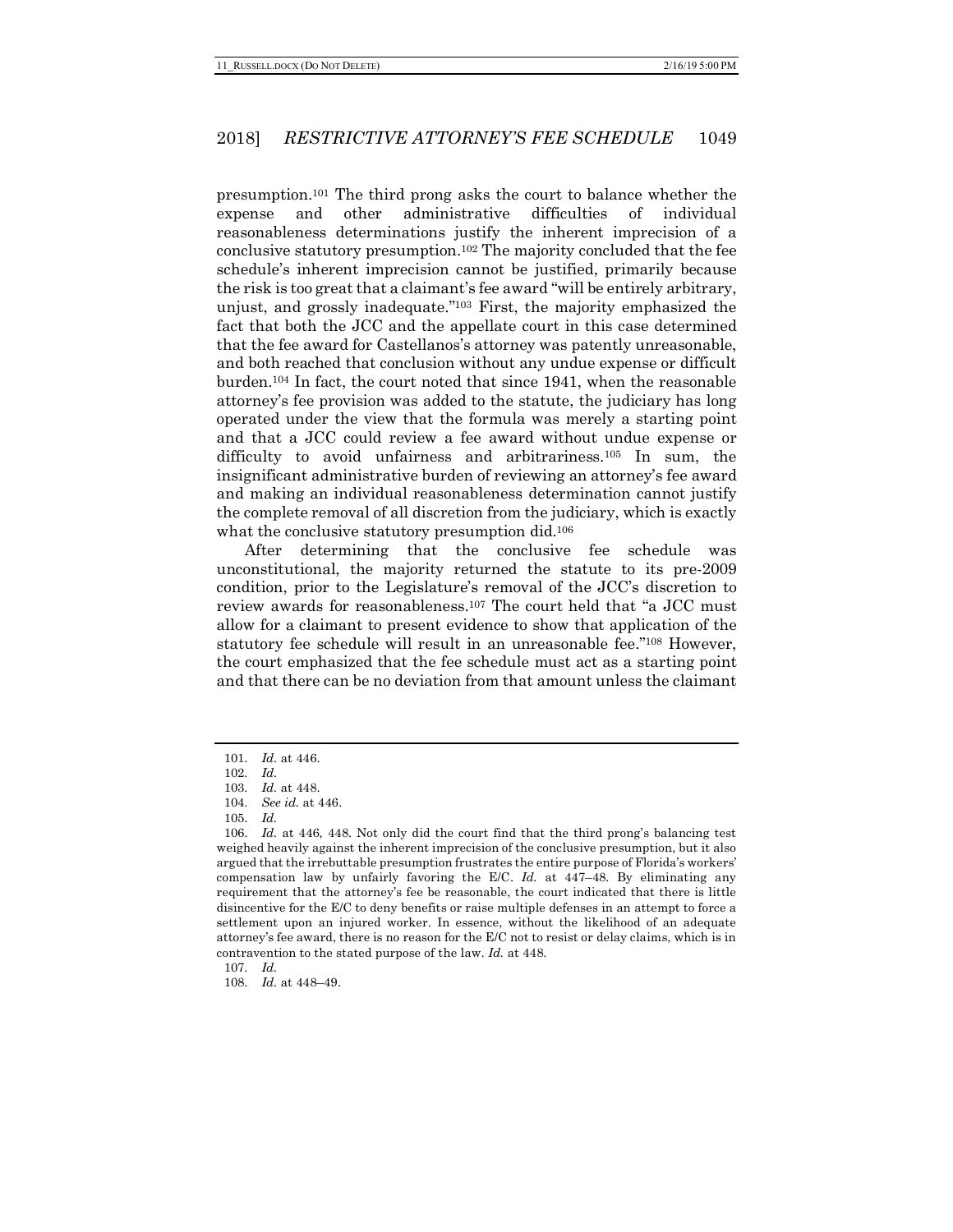can successfully demonstrate that the application of the formula would result in an unreasonable award.109

## *B. Justice Lewis's Concurring Opinion*

In addition to agreeing with the majority's holding that section 440.34 was unconstitutional on due process grounds, Justice Lewis determined that the mandatory fee schedule was unconstitutional because it denies Florida workers access to the state's courts.110 As noted by the majority, Florida's workers' compensation statutory scheme is based upon a "mutual renunciation of common-law rights and defenses by employers and employees alike."111 As such, injured workers have only the exclusive remedy of the state's workers' compensation laws available to them.112 Justice Lewis reasoned that when injured workers are denied the ability to secure competent counsel because of the "totally unreasonable attorney fees provision," the mandatory fee schedule works an unconstitutional harm on them because it prevents them from gaining access to the courts.113

#### *C. Justice Canady's Dissenting Opinion*

In his dissent, Justice Canady took issue with the majority's decision to strike down the mandatory fee schedule as a violation of due process without addressing the legislative policy of the statute.<sup>114</sup> He contended that the mandatory fee schedule represented "a policy determination by the Legislature that there should be a reasonable relationship between the value of the benefits obtained in litigating a workers' compensation claim and the amount of attorney's fees the [E/C] is required to pay to the claimant."115 While he agreed that this policy decision of preventing disproportionate attorney's fees could certainly be criticized, he

<sup>109.</sup> *Id.* at 449. Essentially, the court here is reaffirming its holding from *Lee Engineering*, where it held that the formula must serve as the starting point and the JCC may deviate from that amount by considering the discretionary factors when determining a reasonable attorney's fee. *Id.*

<sup>110.</sup> *Id.* at 450 (Lewis, J., concurring). Article 1, section 21 of the Florida Constitution provides that "[t]he courts shall be open to every person for redress of any injury, and justice shall be administered without sale, denial or delay." FLA. CONST. art. 1, § 21.

<sup>111.</sup> FLA. STAT. § 440.015 (2017); *see also Castellanos*, 192 So. 2d at 449 (Lewis, J., concurring) (describing the Florida workers' compensation system as a "system once designed and intended to fairly distribute and allocate risk and economic burdens with reduced conflict and confrontation.").

<sup>112.</sup> *Castellanos*, 192 So. 2d at 450 (Lewis, J., concurring).

<sup>113.</sup> *Id.*

<sup>114.</sup> *Id.* (Canady, J., dissenting).

<sup>115.</sup> *Id.*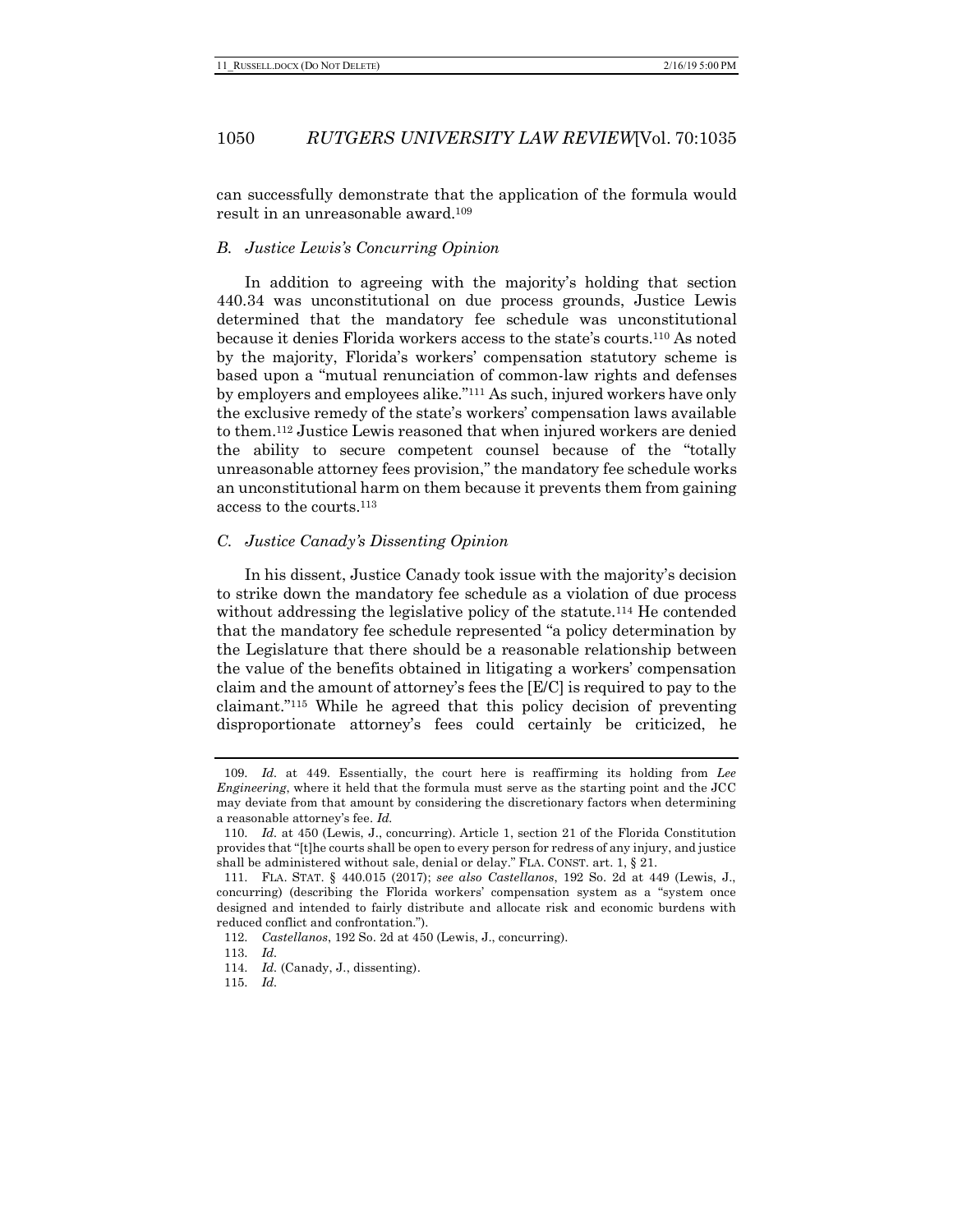emphatically asserted that the court had no basis to declare it unconstitutional.116

Not only did Justice Canady criticize the majority for failing to address the actual policy of the statute, but he also disapproved of the majority's assumption that due process requires a particular definition of reasonableness in the context of awarding statutory attorney's fees.117 In particular, he took issue with the majority's assertion that "a reasonable attorney's fee [is] the linchpin to the constitutionality of the workers' compensation law."118 According to Justice Canady, this assertion—"that due process . . . requires that statutory fee awards fully compensate for the effective litigation of all claims"—is not supported by any of the court's precedents, nor is it supported by any constitutional requirement.119 He believed the majority overstepped its boundaries when it read the reasonableness requirement into the statute.<sup>120</sup> For his part, the inquiry into the constitutionality of section 440.34 would have ceased once he determined that the mandatory fee schedule was reasonably related to the Legislature's legitimate and permissible policy goal of preventing disproportionate attorney's fees.121

In addition, Justice Canady took issue with the majority's reliance on the three-part due process test it used to find the statute's irrebuttable presumption unconstitutional.122 He claimed that the majority misunderstood the test and misapplied it in the context of *Castellanos*.123 He viewed the three-part test as elements to consider when determining whether a challenged provision comported with "standards of legislative reasonableness" and not as a mechanism to invalidate legislative judgments previously thought to be constitutional.124 He went on to argue that prior courts' use of the three-part test involved reasoning that was "highly deferential to the legislative judgment underlying the challenged statutory provision."125 Justice Canady noted that this was not the case here.<sup>126</sup> In sum, he expressed fear that the line of reasoning adopted by

<sup>116.</sup> *Id.*

<sup>117.</sup> *Id.*

<sup>118.</sup> *Id.* (quoting *id.* at 435 (majority opinion)).

<sup>119.</sup> *Id.* at 450–51.

<sup>120.</sup> *See id.* at 450 ("[T]he question for this Court is not which side of this policy debate has the best argument, but whether the policy adopted by the Legislature violates some constitutional requirement.").

<sup>121.</sup> *Id.* at 451.

<sup>122.</sup> *Id.*

<sup>123.</sup> *Id.*

<sup>124.</sup> *Id.* (quoting Weinberger v. Salfi, 422 U.S. 749, 776–77 (1975)).

<sup>125.</sup> *Id.*

<sup>126.</sup> *Id.* at 452.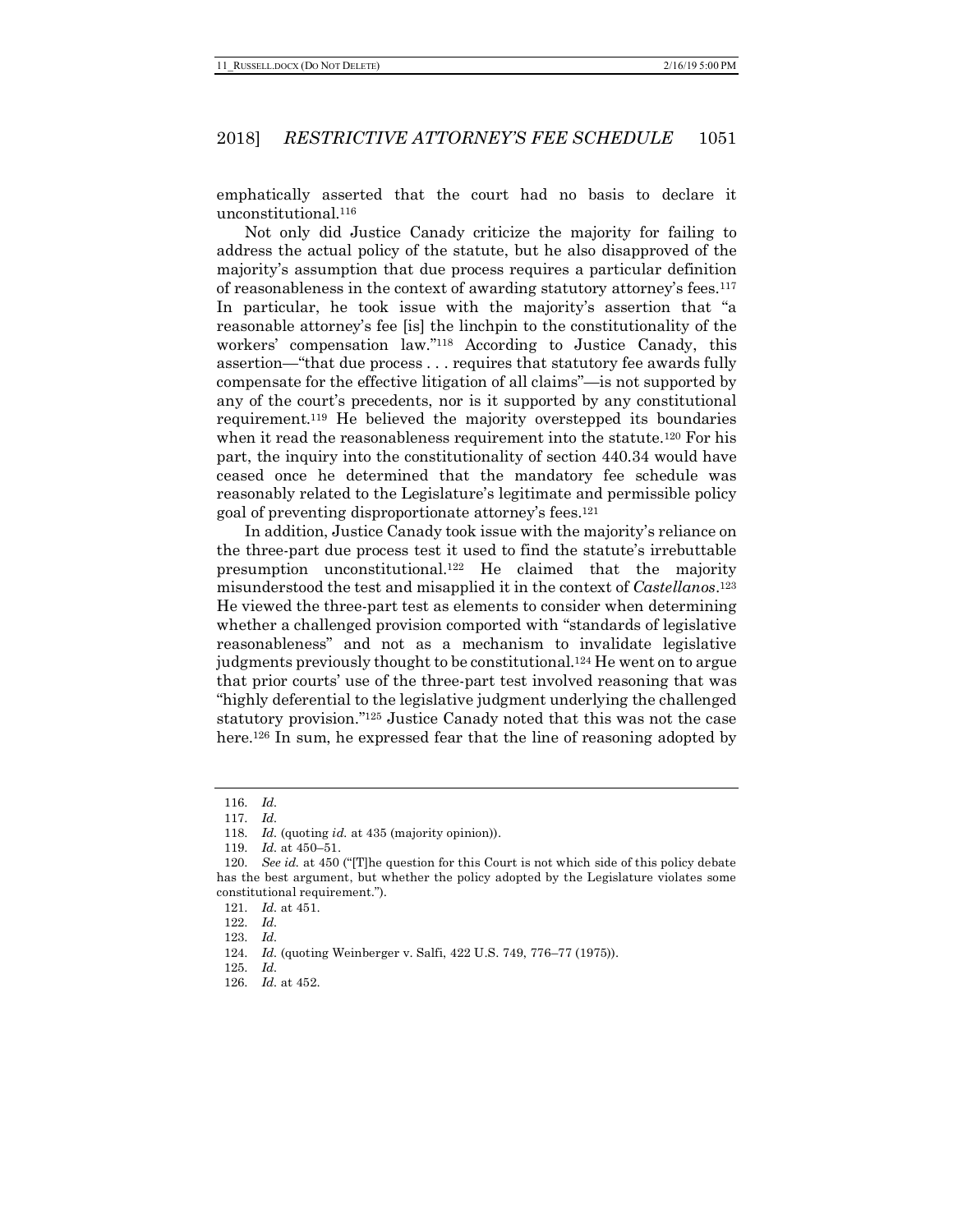the majority had the potential to become "a virtual engine of destruction for countless legislative judgments."127

### *D. Justice Polston's Dissenting Opinion*

Unlike Justice Canady, who primarily challenged the majority's reliance on the three-part due process test, Justice Polston attacked the majority's initial determination that the statute's mandatory fee schedule created a conclusive irrebuttable presumption. The first sentence of his dissent effectively sums up the main thrust of his argument: "There is no conclusive presumption."128 First, he recognized the recent statutory history of section 440.34, noting that "the Legislature eliminated all references to reasonableness" after the court's holding in *Murray*.129 As such, he argued that the majority effectively rewrote the law with its decision by reading a reasonableness requirement into the statute, even though the plain language of the statute contains no such reference.130 He conceded that the mandatory fee schedule may be vulnerable to an as-applied challenge based upon an access to courts claim, but since Castellanos only raised a facial challenge, that avenue was closed.131 Since a plain reading of the statute demonstrated that it did not contain any facial infirmity, Justice Polston concluded that the majority created the conclusive presumption of reasonableness to avoid having to apply the court's tougher precedential standards governing facial challenges.132

Justice Polston cited the court's well-established facial challenge standard, which states that in order for a statute to be held facially unconstitutional, the challenger must demonstrate that the law cannot be constitutionally applied under any set of circumstances.133 He then went on to establish that the mandatory fee schedule fails this standard because there are circumstances where the application of the formula can be constitutionally applied. For example, he specifically noted claims involving high benefits with little to no effort as situations where the attorney's fee formula can be applied without violating a constitutional right.134 In sum, Justice Polston argued that the majority ignored the

134. *Id.*

<sup>127.</sup> *Id.* at 452–53.

<sup>128.</sup> *Id.* at 453 (Polston, J., dissenting).

<sup>129.</sup> *Id.*

<sup>130.</sup> *Id.* at 453–54.

<sup>131.</sup> *Id.* at 454.

<sup>132.</sup> *Id.* at 454–55.

<sup>133.</sup> *Id.* at 454 (citing Abdool v. Bondi, 141 So. 3d 529, 538 (Fla. 2014)). In addition, Justice Polston noted that in a facial challenge, the court's review is limited, and it may only consider the text of the statute. *Id.*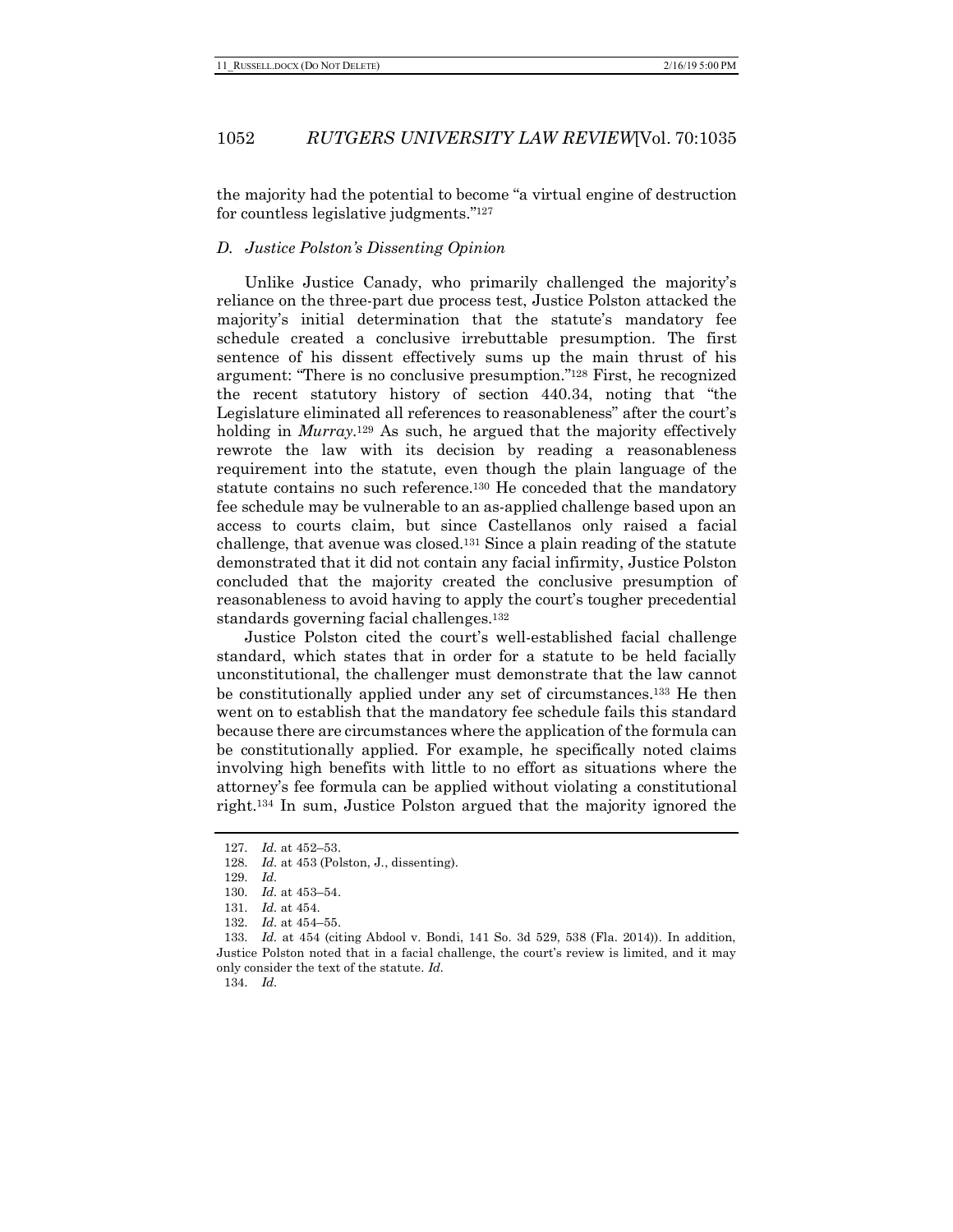court's established precedent regarding facial challenges and created the conclusive presumption of reasonableness so it could simply "declare[]" that the mandatory fee schedule was facially unconstitutional.135

#### V. ANALYSIS

The Florida Supreme Court's decision to strike down section 440.34 and its mandatory fee schedule governing the award of attorney's fees to successful workers' compensation claimants was a critical one, especially given the current national trend among state legislatures of rolling back claimants' rights in the name of reform.136 By finding that a successful claimant is constitutionally guaranteed a reasonable attorney's fee under Florida's due process protections, the court demonstrated the importance of state constitutional law in combatting the ongoing efforts by state lawmakers to erode workers' compensation benefits—otherwise known as the "race to the bottom."137

As noted in the majority opinion, the legislative intent behind Florida's workers' compensation program states that the entire system "is based on a mutual renunciation of common-law rights and defenses by employers and employees alike."138 This statutory language echoes the principles behind the Grand Bargain, the deal struck between U.S. industry and labor in the early twentieth century that led to the enactment of workers' compensation laws throughout the country.139 Under the Grand Bargain, employers renounced their common-law defenses, such as contributory negligence and assumption of the risk, while employees surrendered their common-law tort remedies, such as money damages, and accepted more certain but reduced compensation.140 As such, "work accident cases would 'no longer get bogged down in litigating thorny questions of fault,'" and damages would no longer be at the discretion of a judge or jury but rather "scheduled at one-half or two-thirds the injured [claimant's] lost wages, plus medical costs."141 As

<sup>135.</sup> *Id.* at 454–55.

<sup>136.</sup> *See* U.S. DEP'T OF LABOR, *supra* note 42, at 13.

<sup>137.</sup> *Id. See generally* Williams, *supra* note 5.

<sup>138.</sup> *Castellanos*, 192 So. 3d at 438 (emphasis omitted) (quoting FLA. STAT. § 440.015 (2017)).

<sup>139.</sup> *See* Williams, *supra* note 5, at 1082; Alison Morantz et al., *Economic Incentives in Workers' Compensation: A Holistic, International Perspective*, 69 RUTGERS U. L. REV. 1015, 1019–24 (2017) (describing the four "pillars" of the occupational safety and health regime). 140. Williams, *supra* note 5, at 1082.

<sup>141.</sup> John Fabian Witt, *The Long History of State Constitutions and American Tort Law*, 36 RUTGERS L.J. 1159, 1186–87 (2005).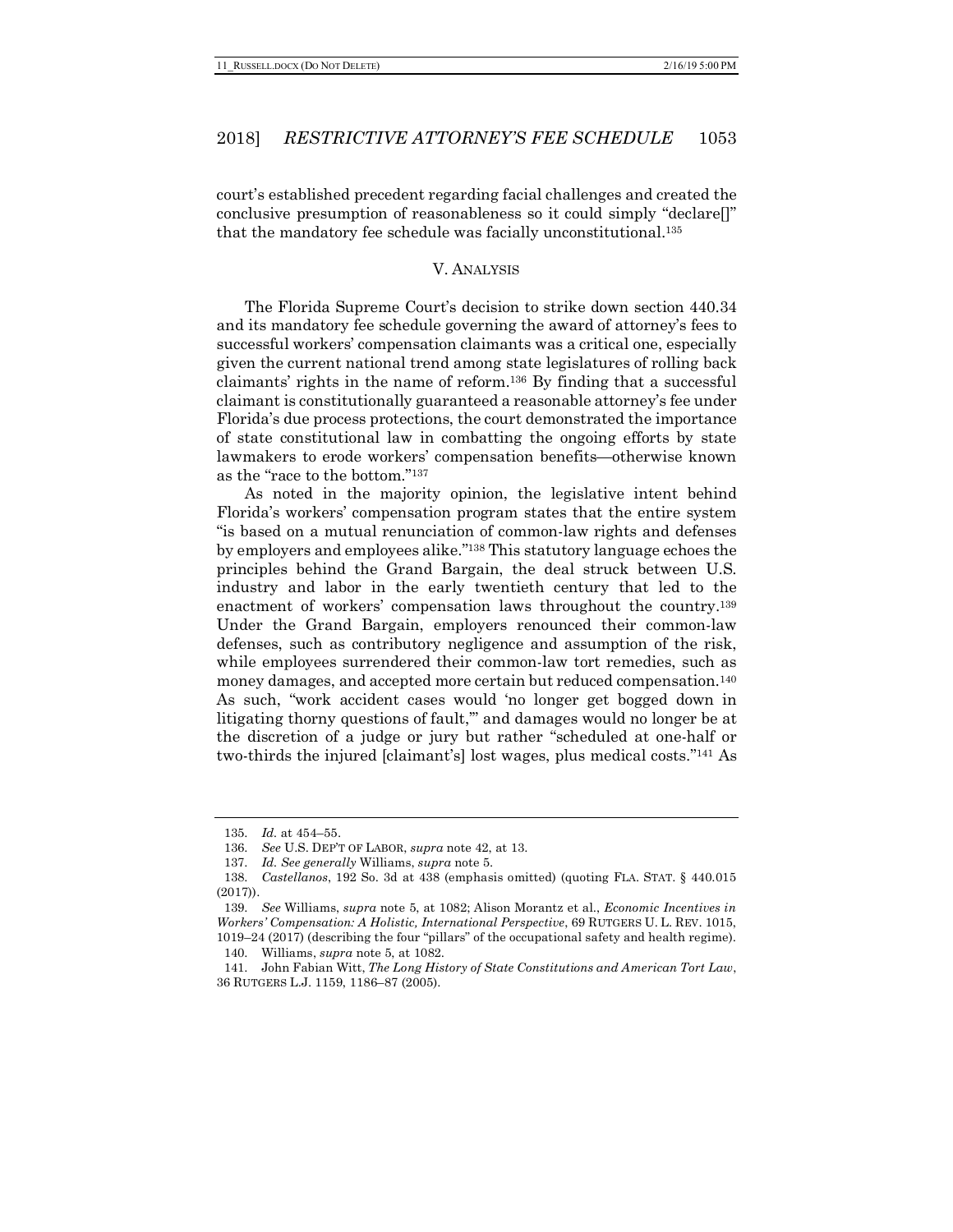part of the Grand Bargain, workers surrendered their right to sue their employer "in exchange for a presumptively *reasonable* alternative."142

Today, however, that reasonable alternative, the lynchpin to the Grand Bargain, is under attack—not just in Florida, but across the United States.143 Recent years have seen significant changes to the workers' compensation laws, procedures, and policies in a number of states, which have resulted in not just limited benefits, but also a lesser likelihood that an injured worker can even successfully apply for benefits.144 As each state compared its workers' compensation laws with those of neighboring states and discovered areas of greater generosity, lawmakers changed those provisions of their laws—it was a race to the bottom, and it continues today.145

For example, in March of 2016, the Oklahoma Supreme Court reviewed a constitutional challenge to a recently added provision of the state's workers' compensation law that barred compensation for "cumulative trauma injuries"146 for workers who failed to complete at least 180 days of continuous active employment.<sup>147</sup> This type of arbitrary time requirement, which ultimately limits an employee's ability to use workers' compensation laws, is illustrative of the type of laws that have been recently enacted in the ongoing race to the bottom.148 A full analysis of the numerous ways in which other state legislatures are eroding the terms of the Grand Bargain in favor of employers is beyond the scope of this Comment; however, a few are certainly worth noting. Some states have rejected the traditional liberal standard that workers' compensation laws be construed in favor of the claimant, replacing it with a tougher standard requiring an injured worker to win his or her case by a preponderance of the evidence and, in some limited situations, by clear and convincing evidence.149 Other states have heightened the standard

<sup>142.</sup> Emily A. Spieler, *(Re)Assessing the Grand Bargain: Compensation for Work Injuries in the United States, 1900–2017*, 69 RUTGERS U. L. REV. 891, 982 (2017).

<sup>143.</sup> For a comprehensive, state-by-state review of legislative changes that have impacted benefits during 2002–2014, see Michael Grabell & Howard Berkes, *The Demolition of Workers' Comp*, PROPUBLICA (Mar. 4, 2015), https://www.propublica.org/ article/the-demolition-of-workers-compensation.

<sup>144.</sup> U.S. DEP'T OF LABOR, *supra* note 42, at 2.

<sup>145.</sup> *Id.* at 13, 20.

<sup>146.</sup> As defined by one of the two statutes under review in *Torres v. Seaboard Foods*, a cumulative trauma injury is "caused by the combined effect of repetitive physical activities extending over a period of time in the course and scope of employment." 2016 OK 20, ¶ 5, 373 P.3d 1057, 1062 (Okla. 2016).

<sup>147.</sup> *Id.* ¶¶ 5, 39, 373 P.3d at 1062, 1077.

<sup>148.</sup> The Oklahoma Supreme Court struck down the 180-day requirement of continuous active employment as a violation of the state constitution's due process provision. *Id.* ¶¶ 54–55, 373 P.3d at 1081.

<sup>149.</sup> Spieler, *supra* note 142, at 937.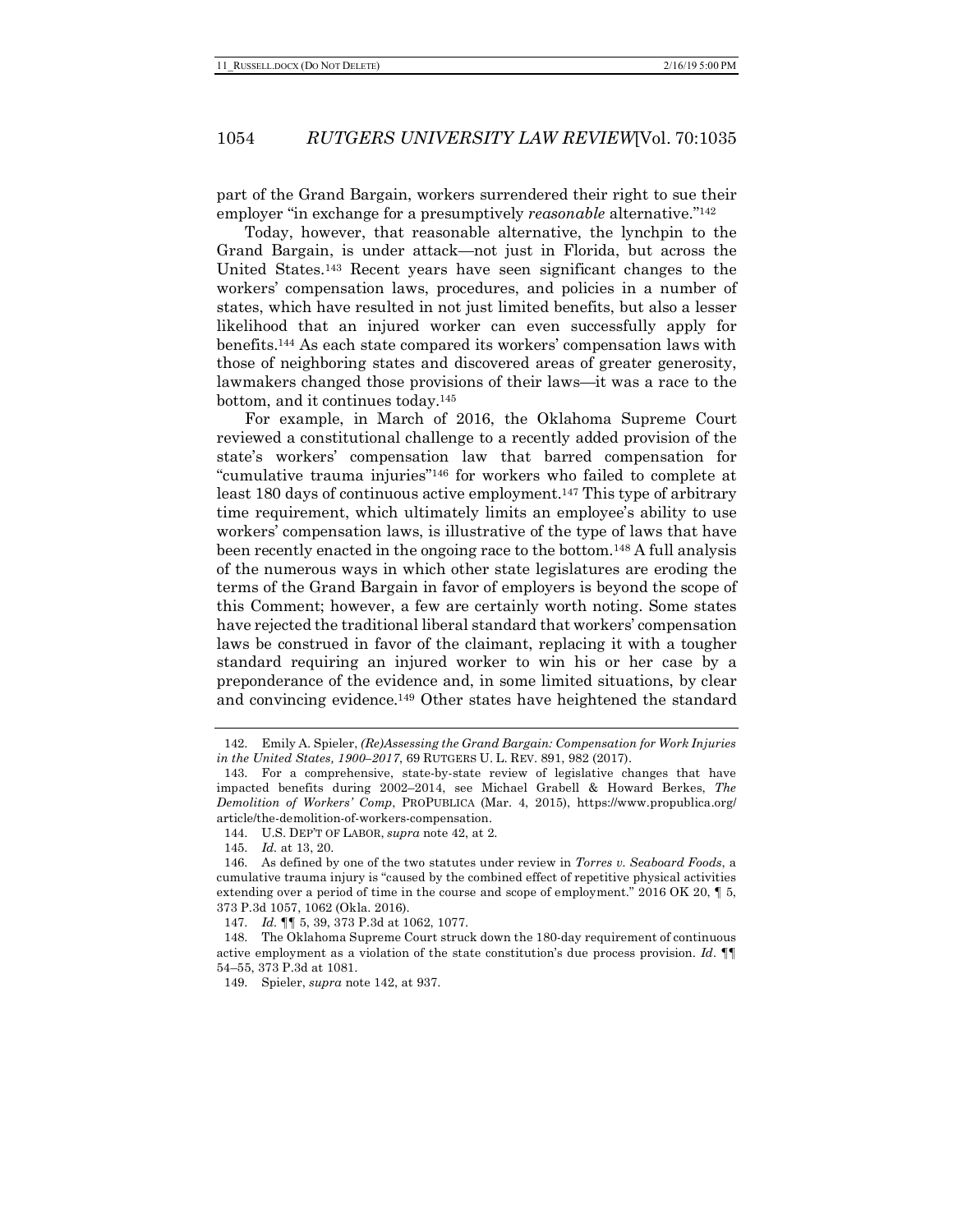governing causation, demanding that the injured worker prove that the accident in question was the "major contributing cause" to the disability.150 As a result, many claimants suffering from pre-existing injuries cannot satisfy this standard and are excluded from obtaining benefits.151

Florida, however, is considered one of the front lines in the ongoing battle against the erosion of the Grand Bargain through the race to the bottom.152 Just two months after issuing its opinion in *Castellanos*, the Florida Supreme Court struck down a statutory limitation on wage benefits for workers who are totally disabled but who are eventually expected to recover enough to return to work.153 In 1994, after years of slashing the number of weeks a claimant could receive temporary total disability benefits, the Legislature had finally reached its floor: 104 weeks of benefits.154 The claimant in *Westphal*—a firefighter who suffered a severe lower back injury during the course of fighting a fire—reached the end of his 104-week coverage but remained totally disabled, and he had not reached the maximum medical improvement needed to be eligible for permanent total disability benefits.155 The Legislature's repeated cutting of benefits created a statutory gap, which the court determined was an impermissible infringement on the claimant's right to access the state's courts.156 Applying the reasonable alternative test,157 the court reasoned that the repeated efforts by lawmakers in slashing workers' compensation benefits resulted in inadequate and insufficient safeguards for the injured worker, leaving the entire statutory scheme as an unreasonable alternative to tort litigation.158 Notably, the court announced that "there must eventually come a 'tipping point,' where the diminution of benefits becomes so

<sup>150.</sup> *Id.* at 938.

<sup>151.</sup> *See id.*

<sup>152.</sup> Williams, *supra* note 5, at 1098–107.

<sup>153.</sup> Westphal v. City of St. Petersburg, 194 So. 3d 311, 313 (Fla. 2016).

<sup>154.</sup> *Id.* at 318–19.

<sup>155.</sup> *Id.* at 315–16.

<sup>156.</sup> *Id.* at 326–27.

<sup>157.</sup> *Id.* at 331 (Canady, J., dissenting) ("[W]here a right of access to the courts for redress for a particular injury has been provided by statutory law predating the adoption of the Declaration of Rights of the Constitution of the State of Florida, or where such right has become a part of the common law of the State . . . the Legislature is without power to abolish such a right without providing a reasonable alternative to protect the rights of the people of the State to redress for injuries, unless the Legislature can show an overpowering public necessity for the abolishment of such right, and no alternative method of meeting such public necessity can be shown." (quoting Kluger v. White, 281 So. 2d 1, 4 (Fla. 1973))). 158. *Id.* at 314–15 (majority opinion).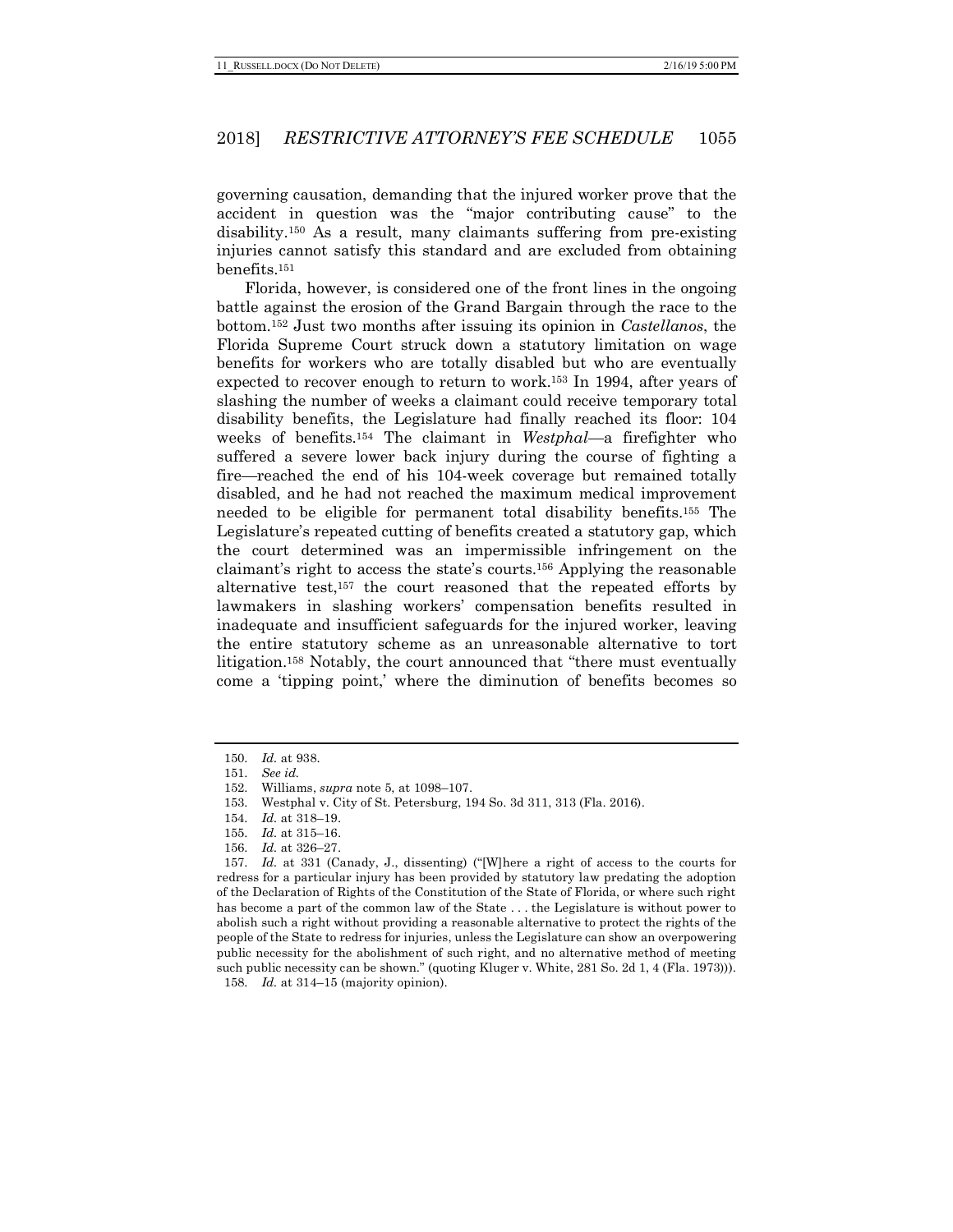significant as to constitute a *denial* of benefits—thus creating a constitutional violation."159

Even though the court invalidated the Legislature's statutory limitation in *Westphal* on different constitutional grounds, there are striking similarities between *Westphal* and *Castellanos*, beyond the fact that the two cases were decided within two months of each other and both opinions were written by Justice Pariente. Both decisions made strong use of context to strengthen their holdings—especially the *Castellanos* majority. Justice Pariente's comprehensive history of how attorney's fees have been awarded to claimants under Florida's workers' compensation statutory scheme provided the necessary framework to review the latest "reform" enacted by the Legislature.160 These legislative actions cannot be analyzed by the judiciary in a bubble.161 It is critical that the courts view them with a full understanding of the past, as well as an appreciation of how they fit in with the current embattled state of injured workers' rights across the country. To do otherwise would completely miss the bigger picture—that each of these legislative actions are part of a larger effort to erode workers' compensation benefits. If state courts are unwilling to enforce the Grand Bargain by interpreting the protections afforded to individuals in state constitutions, then legislatures will overrun the rights of workers' compensation claimants, leaving them with no other reasonable alternative to seek redress.<sup>162</sup>

Both dissenting justices in *Castellanos* believed that the majority's decision to strike down the mandatory fee schedule was extreme and an example of gross judicial overreach.163 But in many ways, the facts before the court in *Castellanos* were extreme. Most obviously, the \$1.53 per hour statutory fee award to Castellanos's attorney was ludicrous. Perhaps less noticeable, and arguably just as extreme, was the conduct of the E/C. After refusing to authorize its own doctor's recommendations, the E/C denied Castellanos's petition, arguing that he fraudulently reported his injuries for the sole purpose of securing benefits. The E/C's counsel

<sup>159.</sup> *Id.* at 323. Interestingly, like in *Castellanos*, the court restored the earlier version of the statute prior to the Legislature's last amendment, which was 260 weeks. *Id.* at 327. 160. *See supra* Section IV.A.

<sup>161.</sup> Justice Canady, who, unsurprisingly, also dissented in *Westphal*, called for a traditional, rational basis review of section 440.34 in *Castellanos*. Castellanos v. Next Door Co., 192 So. 3d 431, 450 (Fla. 2016) (Canady, J., dissenting). He believed that the court strayed from its precedents by not being more deferential to the Legislature's judgment. *Id.* at 451–52. This type of reasoning could result in the complete demise of the Grand Bargain.

<sup>162.</sup> *See* Williams, *supra* note 5, at 1085 ("It is clearer than ever that state constitutions may be interpreted to provide *more* protection than the national minimum standards guaranteed in the federal Constitution.").

<sup>163.</sup> *See supra* Sections IV.C, IV.D.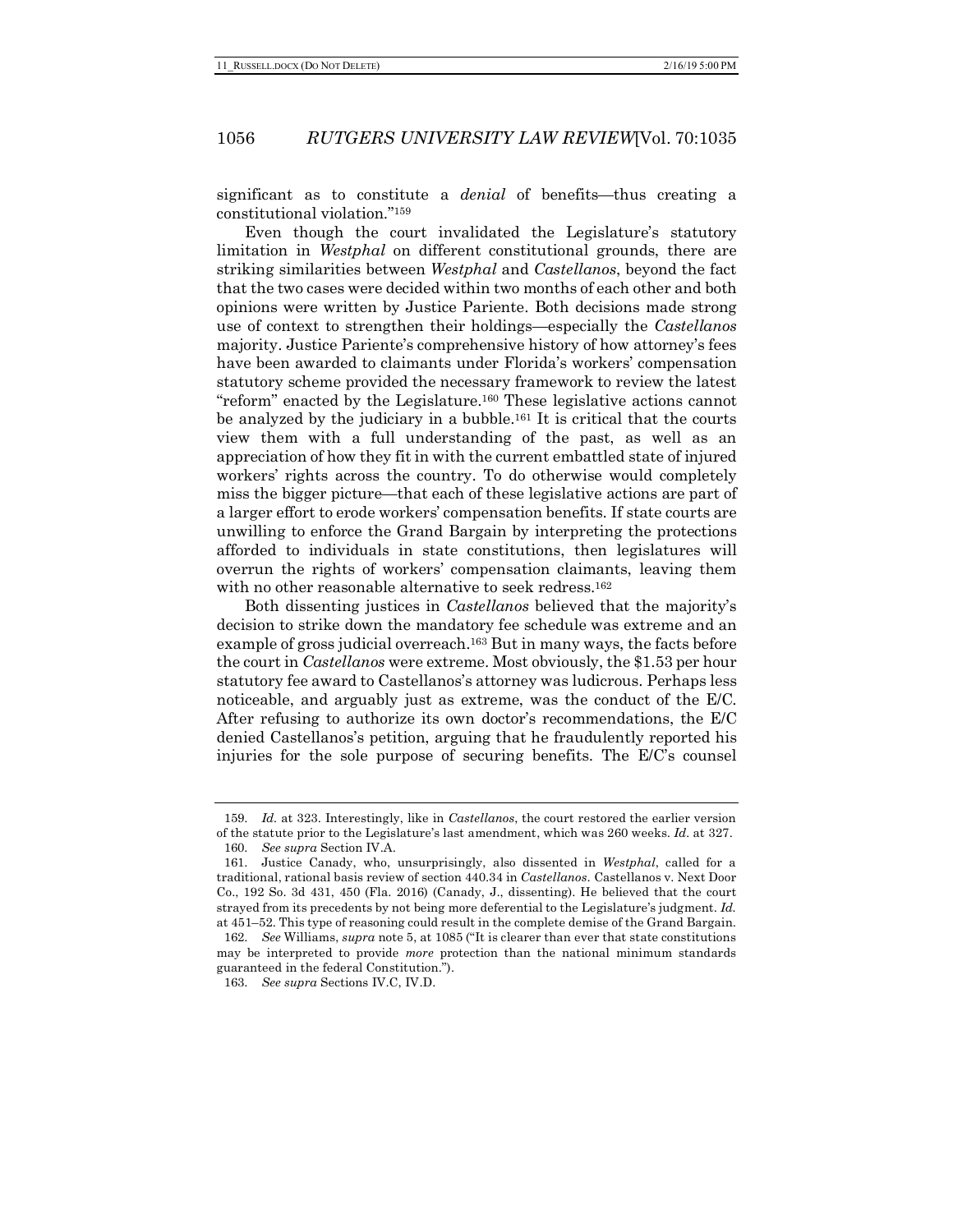subsequently asserted *twelve defenses* against the claim,164 and at the final hearing before the JCC, there were numerous depositions, exhibits, and live testimony.165 The E/C's relentless resistance to the claim resulted in their counsel spending over one hundred hours on a matter that netted Castellanos a grand total of \$822.70.166 The court recognized that a dispute over such a relatively small amount of money should never have dragged on for so long, but more importantly, the court also recognized that the E/C had no incentive to settle Castellanos's claim.167 Employers were operating with the knowledge, as a result of the Legislature's 2009 amendments, that JCCs were precluded from conducting reasonableness inquiries; as such, employers were pursuing aggressive litigation strategies over small dollar amounts, which was in complete contravention of the legislative purpose of the entire workers' compensation statutory scheme.

In sum, the court's decision, while acknowledging policy and fairness concerns, was firmly rooted in sound state constitutional analysis. Article I, section 9 of the Florida Constitution guarantees all persons due process of law, and the case law that has developed in this area is generally similar to that developed by the federal courts in interpreting similar language of the U.S. Constitution.168 Therefore, under due process principles, Florida courts recognize that the state is required to provide procedural protections to its citizens, including notice and an opportunity to be heard.169

One specific area of due process law that has been developed by Florida case law is the irrebuttable presumption.170 Notwithstanding Justice Polston's conclusory assertion,171 there was ample evidence for the court to determine that section 440.34 created a conclusive irrebuttable presumption. The statute presumed that applying the fee schedule in every case would yield an adequate attorney's fee. Castellanos's attorney's fee award, along with the eighteen other

<sup>164.</sup> *Castellanos*, 192 So. 3d at 435 (emphasis added).

<sup>165.</sup> *Id.*

<sup>166.</sup> *Id.* at 437.

<sup>167.</sup> *See id.* at 437, 447.

<sup>168.</sup> TALBOT D'ALEMBERTE, THE FLORIDA STATE CONSTITUTION 48 (2d ed. 2011).

<sup>169.</sup> *Id.*

<sup>170.</sup> *Id.*; *see also* Recchi Am. Inc. v. Hall, 692 So. 2d 153, 155 (Fla. 1997) (striking down a statute on due process grounds because it created an irrebuttable presumption that a worker's injury in a drug-free workplace was caused primarily by his own intoxication, as evidenced by a positive drug test shortly after his accident).

<sup>171.</sup> "There is no conclusive presumption." *Castellanos*, 192 So. 3d at 453 (Polston, J., dissenting).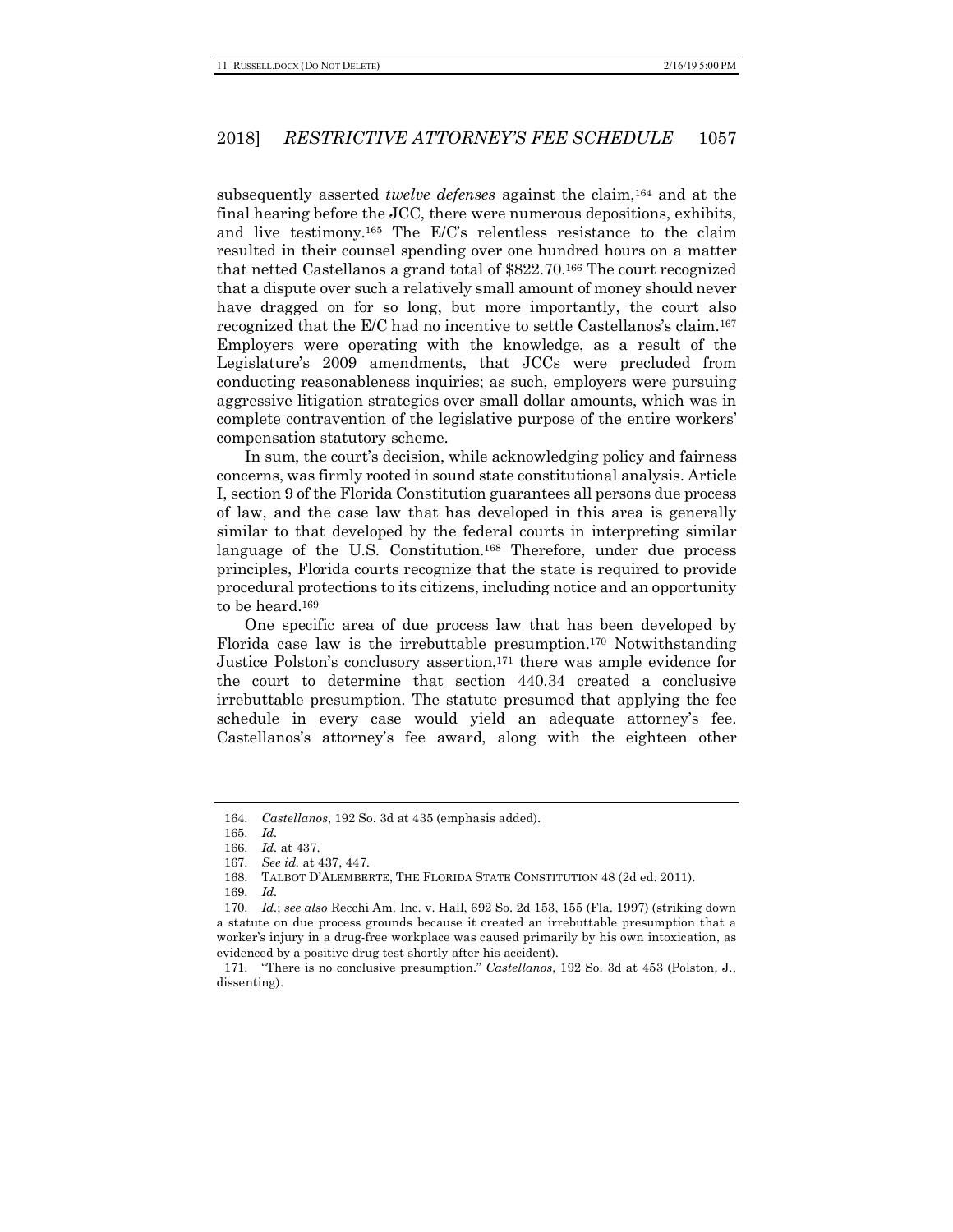claimants affected by the very same issue,172 proved otherwise. As noted in the JCC's order denying his motion for attorney's fees, Castellanos was given no opportunity to present evidence to prove that his attorney's fee award was unreasonable, nor was he given any prior notice that his attorney could receive such a small amount.173 As such, his constitutionally protected due process rights were violated.

#### VI. IMPLICATIONS

Given the long history of the interplay between the Legislature and the Florida courts, the *Castellanos* decision will not be the end of the dispute over attorney's fee awards to successful workers' compensation claimants. The rights of injured workers may have won the day in this particular case, but the race to the bottom shows no signs of letting up. Given the political climate, both at the federal and state level, legislatures will likely search for more ways to roll back the rights of workers' compensation claimants in the name of reform. In fact, one Florida lawmaker, as a result of the *Castellanos* decision, recently introduced a bill that would allow companies in the state to elect not to purchase workers' compensation insurance, or "opt out" of the program altogether.174 Not surprisingly, the National Council on Compensation Insurance ("NCCI"), a licensed rating organization responsible for making rate filings to Florida's Office of Insurance Regulation ("OIR") on behalf of workers' compensation insurance companies, projected a 15% rate increase for all new and renewing workers' compensation policies because of the *Castellanos* decision.175 As a result of NCCI's projected rate increases, insurance companies offering workers' compensation policies issued dire warnings to their insured, specifically citing the *Castellanos*

<sup>172.</sup> The court noted that the First District certified the same question in eighteen other cases while *Castellanos* made its way up to the Florida Supreme Court. *Id.* at 433 n.2 (majority opinion).

<sup>173.</sup> *Id.* at 437.

<sup>174.</sup> Louise Esola, *Florida Bill Would Allow Workers Comp Opt Out*, BUS. INS. (Dec. 12, 2016, 10:56 AM), http://www.businessinsurance.com/article/20161212/NEWS08/ 912310926/Florida-bill-would-allow-workers-comp-opt-out-employers.

<sup>175.</sup> *Press Release: Office Receives Amended NCCI Workers' Compensation Rate Filing*, FLA. OFF. INS. REG. (July 1, 2016), https://www.floir.com/PressReleases/ viewmediarelease.aspx?id=2162. In addition to the *Castellanos* decision, NCCI also cited the *Westphal v. City of St. Petersburg* decision—discussed in Section V—and updates by the Legislature to the Workers' Compensation Health Care Provider Reimbursement Manual as justification for the projected rate increase. *Id.* All three of these events led NCCI to propose a combined average rate increase of 19.6%—15% of which was directly attributed to the *Castellanos* decision. *Id.*